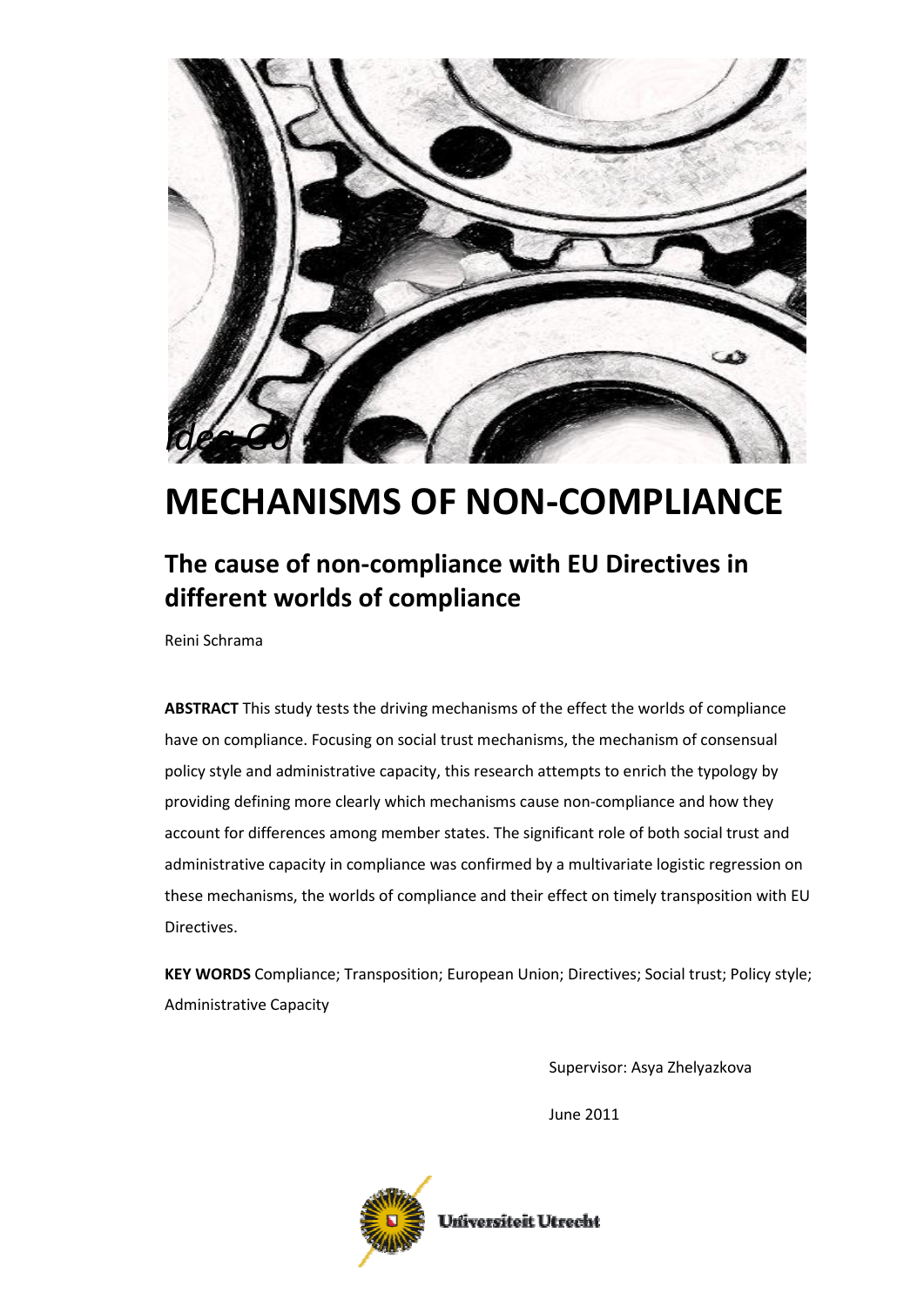# TABLE OF CONTENTS

| Introduction                                     | 3  |
|--------------------------------------------------|----|
| <b>Theory</b>                                    | 6  |
| Research traditions                              | 6  |
| The typology of the worlds of compliance         | 7  |
| Mechanisms of non-compliance                     | 8  |
| <b>Methods</b>                                   | 15 |
| Dataset                                          | 15 |
| Measurement of the dependent variable compliance | 16 |
| Independent variables                            | 17 |
| Measurement of social trust                      | 18 |
| Measurement of policy styles                     | 18 |
| Measurement of administrative capacity           | 19 |
| Measurement of worlds of compliance              | 19 |
| Measurement of control variables                 | 19 |
| Analysis                                         | 20 |
| <b>Results</b>                                   | 22 |
| <b>Conclusion&amp; Discussion</b>                | 32 |
| Conclusion                                       | 32 |
| Discussion                                       | 34 |
| Literature                                       | 36 |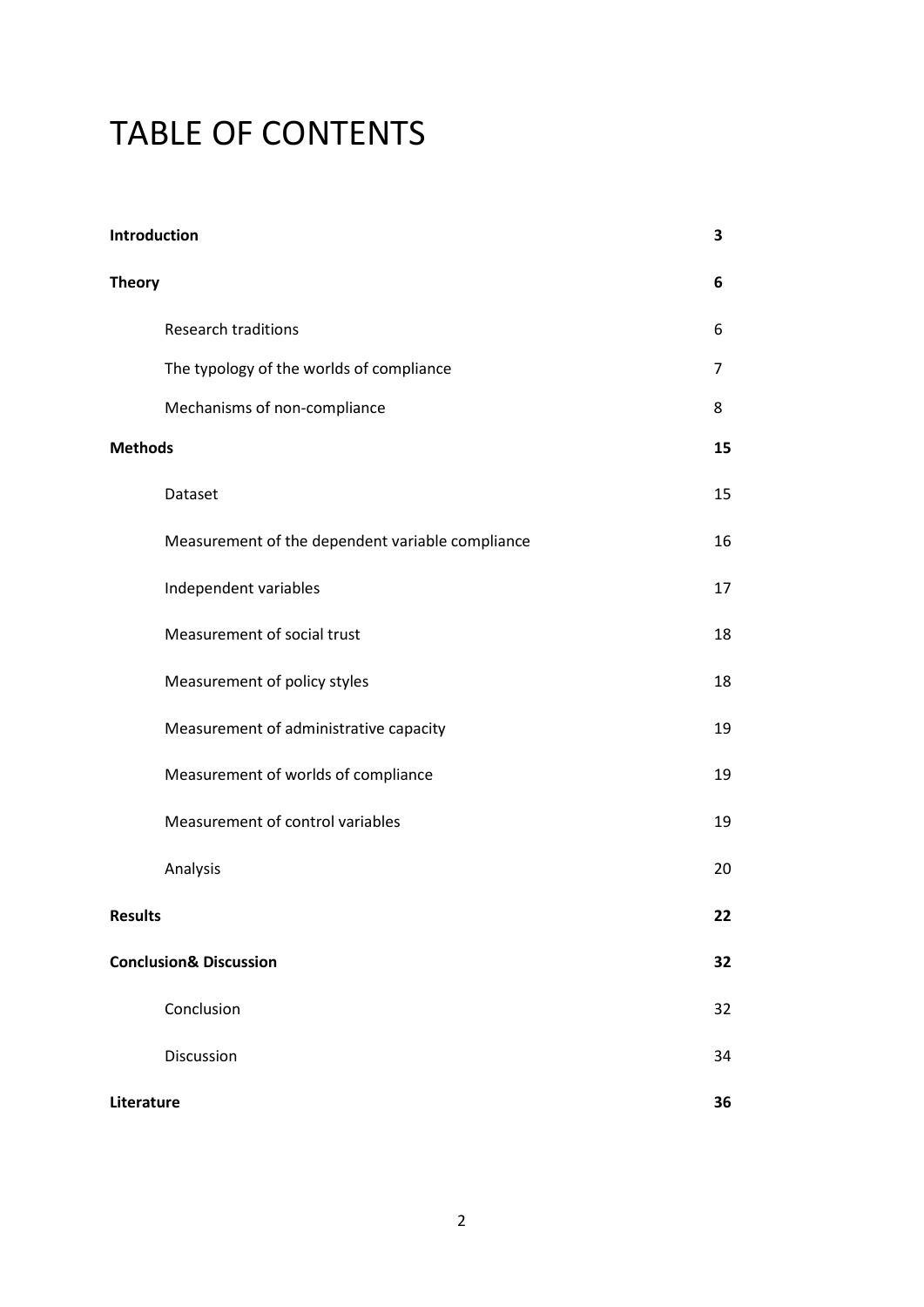# INTRODUCTION

This study focuses on compliance and non-compliance of member states of the European Union with EU Directives. The European Union (EU) is a democratic international organization with 27 member states in Europe and the Mediterranean shores. Building a strong alliance between European countries, the European Union is meant to bring political stability, economic growth and development and serves as a multi-state polity to tackle cross-border problems with supranational policy (European Commission, 2010a).

Policy-making within the European Union is the result of the cooperation of member states with different preferences, policy styles and decision-making modes. Because of the variety within this multi-state organization, solutions and policy-making have to be flexible in order to be applicable to all its members. One way of getting policy of the member states in line with the EU is through Directives. Directives contain end goals that are to be achieved by every member within a certain timeframe. Member states have to adapt their laws and policy to meet the requirements of the Directives within the stated deadline. However, countries are free to decide how to adapt their laws and policies in order to meet the goals described in the Directives (European Commission, 2010b).

Directives are part of a flexible governance style that tries to accept member states' authority and coordinate it in order to create a community that profits from central competencies (Falkner et al, 2005). The concept of combining both 'community and autonomy' (Scharpf, 1994) is meant to harmonize policy between member states through a policy style that is more coordinative than conflictual. With a more coordinating governance style the EU tries to put fewer constraints on the different problem solving capacities of its members (Falkner et al, 2005). Directives function as guidelines which have to be followed by the member states. It does not matter how member states approach the policy problems, as long as they fit the Directives' end goals.

Directives are created on the basis of a proposal of the European Commission and adopted by the Council of the European Union. The European Commission consists of one commissioner from every member state and the Council is represented by all the member states' national ministers. In this way, Directives are created and agreed upon by every member state (European Union, 2010). However, previous studies (Chayes & handler Chayes, 1993; Börzel, 2001; Tallberg, 2002; Sverdrup, 2003; Falkner, 2005; Thomson, 2007; Toshkov, 2007) have demonstrated there is still a problem of non-compliance in the European Union. Moreover, the problem of non-compliance seems to be worse in countries such as Greece and Portugal, than in countries such as Sweden and Denmark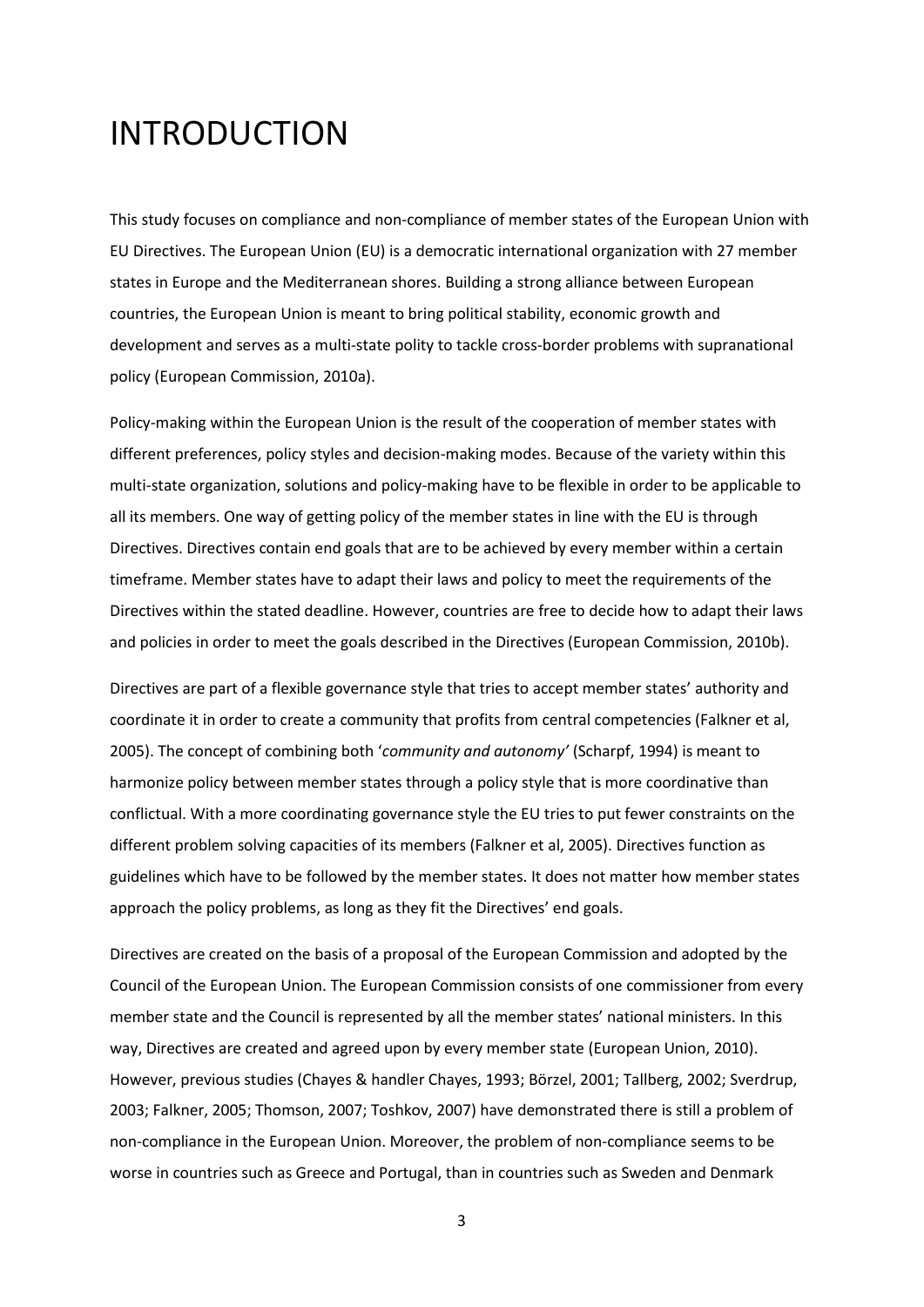(Sverdrup, 2003; Faker, 2005). Why is it then that not all member states succeed in implementing EU Directives in time and correctly? Why is there non-compliance regarding these Directives? The aim of this study is to solve this puzzle.

In order to study the causes of non-compliance, the term non-compliance must first be more clearly defined. Falkner et al (2005) distinguish between three forms of non-compliance, namely 'nontransposition', 'non-enforcement' and 'non-application'. Non-transposition means the implementation of the particular EU Directive is either delayed or incorrect. Transposition is the process of adopting legislative instruments and adapting national law to the EU Directive. Problems occur when adoptions are not made before the deadline, or when the national law is not adapted in such a way that the objections of the Directive are fulfilled (Berglund, 2009). Non-enforcement is the failure of monitoring or the absence of sanctions on a national level in the case that the adapted laws and policies are not executed. Non-application means a particular member state might have adapted their laws and policies in order to meet the Directive, but they are not executed on streetlevel; meaning: by employees of the state, like policemen and social workers (Lipsky, 1980). This could mean laws and policies might exist on paper, but are not executed by public service workers who have the task of ensuring the policy is carried out. Judges, lawyers, policemen, social workers and health workers are all actors who can be resistant of a certain law or policy and use their discretionary power to adapt and change public policy to meet with an individual case. On an aggregated level, this hampers the full implementation of that policy (Lipsky, 1980). For example, a judge can interpret a case of a legally exhausted asylum seeker who has to return to his home country according to European law in such a way that it rules otherwise. Thereby, the policy is not executed.

In this study non-compliance is defined in terms of non- transposition. In general, transposition is the implementation stage where the legal framework at a national level is put into place, which is to be applied and enforced in later stages (Berglund, 2009). Compliance occurs when member states transpose a Directive within the stated deadline. When Directives are not transposed within the deadline, infringements proceedings will be initiated against the member state by the European Commission (Börzel, 2001).There are three types of infringement proceedings the Commission can undertake against members states regarding EU Directives. The first one is when a member states has not taken action to incorporate Directives into national legislation. The second one is when Directives are incorporated Directives incorrect of incomplete into national law. And the third option is when the legal implementation of a Directive is correct and complete, however member states have failed to practically apply and enforce it (Börzel, 2001).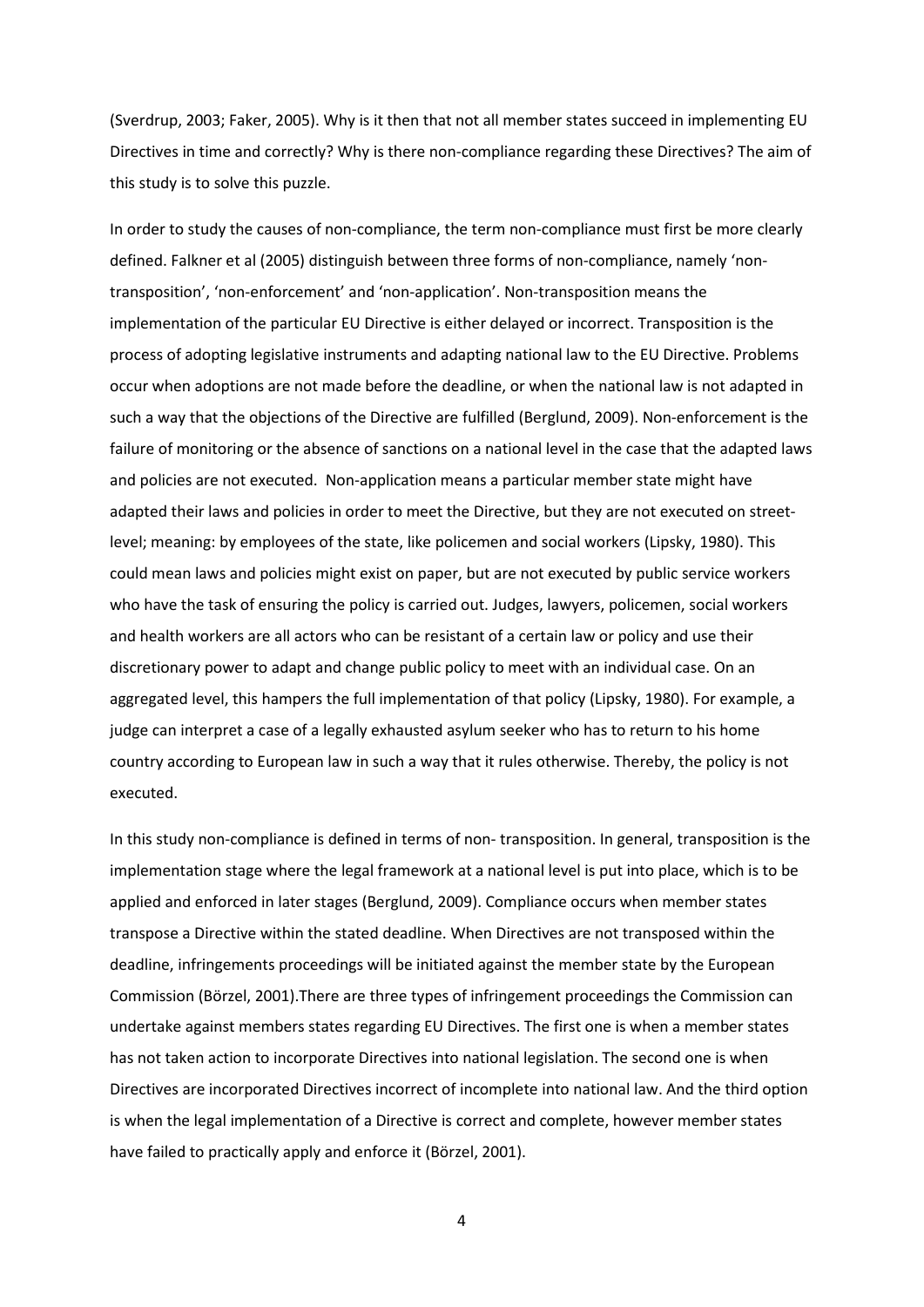With this established definition of non-compliance, different patterns in how member states in the European Union comply with EU Directives can be investigated. While Denmark, Sweden, Finland, and to some extent the Netherlands, mostly meet the Directives 'objectives within time, there are countries like Greece, Portugal, Italy and France which have a pattern of non-compliance in the sense that they either implement EU policy incorrectly, outside the deadline or fail to reinforce it (Falkner et al, 2005).

The aim of this study is (1) to explore the differences in the way member states implement EU Directives are and (2) to explain why some member states implement EU Directives better than others.

In answering these research questions an overview will be created of different typologies of European member states in their policy style, institutional dynamics and compliance culture when it comes to cooperating with the European Union. By distinguishing different patterns in compliance within the member states the scientific relevance of this study will be to suggest mechanisms that can explain why non-compliance occurs in different countries.

Moreover, by explaining why some member states cooperate better, this would give insight into the way international organizations, like the EU, can be governed most effectively and solve coordination and cooperation problems. Hence the societal relevance is the possibility to create more effective governance in order to strengthen multi-state polity of supranational organizations and make cohesive policy. If the mechanisms that cause non-compliance are detected, these can be addressed in order to improve compliance with EU Directives in all the member states. The higher the compliance with the Directives, the better the European Union will function as a community. Good cooperation between member states in this community is essential to address policy problems that are supranational.

In the next chapter there an overview of theories will be given which to help explore and explain the differences of non-compliance and find the underlying mechanisms of different countries in their non-compliance. The following chapter contains a description of the methods used in this study. Then the results and findings will be discussed in the subsequent chapter, followed by the conclusion and discussion.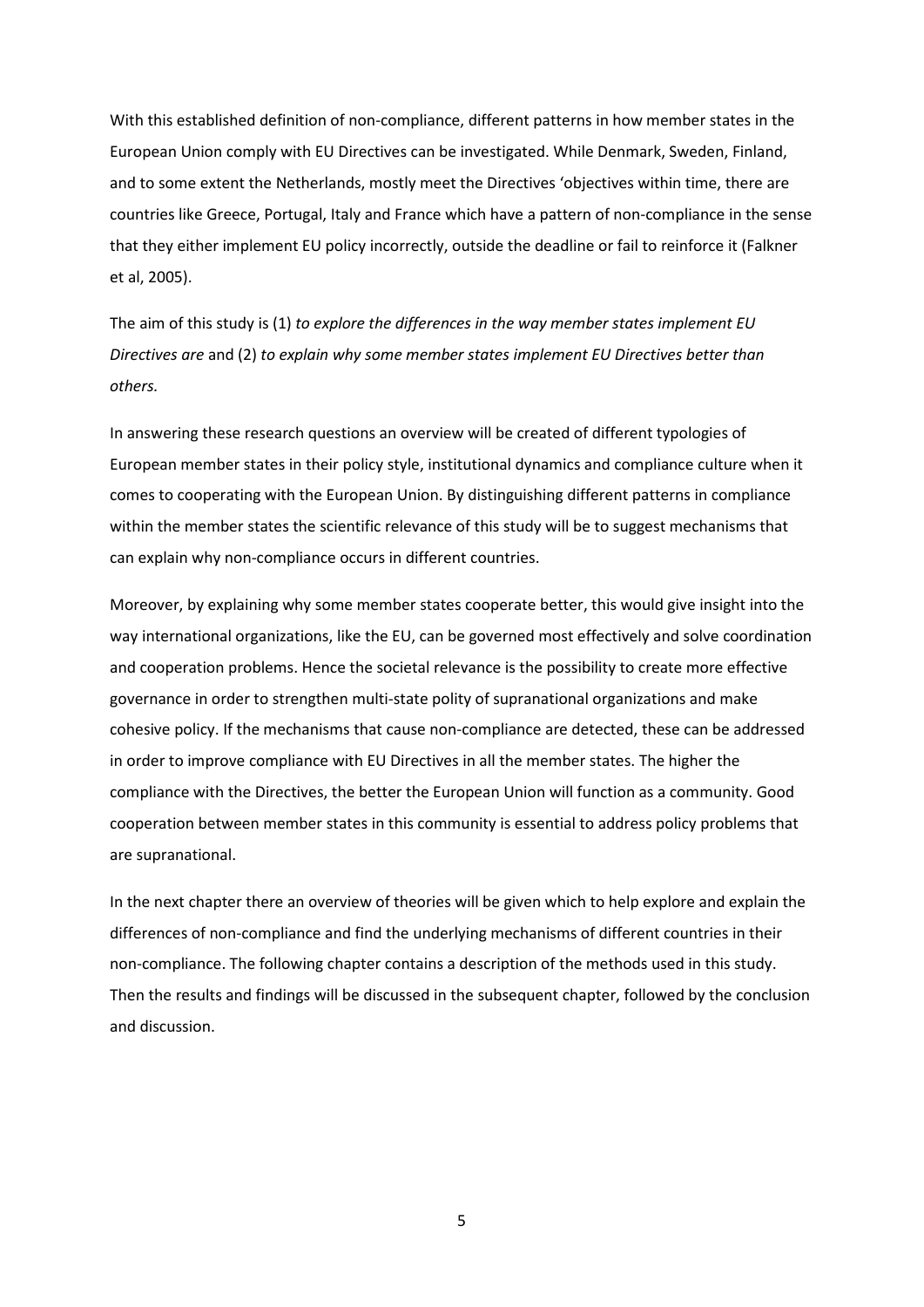### **THEORY**

#### Research traditions

There are two main theories that dominate the debate on compliance. They differ in the causes they point out for non-compliance and the solutions they promote to enhance compliance, namely the enforcement approach and the management approach (Tallberg, 2002).

The enforcement theory is rooted in political economics, with research in the tradition of rational choice theory and game theory (Olsen, 1965; Axelrod, 1984). Decision-making of member states within the European Union is seen as a social dilemma. In this social dilemma states are perceived as rational actors that make a decision to comply or not, on the basis of the costs and benefits of compliance which a certain EU Directive brings. Compliance is dependent on the incentive structure that is prevalent in the decision making process. If the costs of complying with an EU directive are too high, for example because states rather spend their resources on other measures, they will decide not to comply. This can only be changed if either the benefits of complying or the costs of noncompliance are raised. The incentive structure can be changed through strong enforcement of compliance and sanctioning of non-compliance. On the other hand transparency will be improved by monitoring, so free riders can be exposed and sanctioned (Tallberg, 2002).

The theory on management is focused on building political, administrative and economic capacity to make member states able to comply (Young, 1992, Chayes & Chayes, 1993). The main reason for non-compliance that this approach considers is the limitations of technical knowledge, bureaucratic capacity and economical resources (Tallberg, 2002). Hence, member states do not comply, because they are not able to, with the resources available to them. Unlike the enforcement approach, this theory suggests that states want to comply, but they are hampered in complying because they lack the political, administrative and financial capacity to fulfill international obligations. Besides this, unclear rules leave too much room for misinterpretation and transparency will help coordinate compliance (Tallberg, 2002).

Besides these two theories, there is a school of thought that focuses on institutional and policy traditions in different countries. Compliance or non-compliance is to be explained by the degree of fit or misfit with different institutional or policy traditions and those of the European Union. Either institutional misfit or the mismatch between EU measures and the member states' policy instruments, standards and problem-solving approaches are seen as the cause for non-compliance (Börzel, 2000; Héritier et al, 1996). These studies originated from the idea that national policy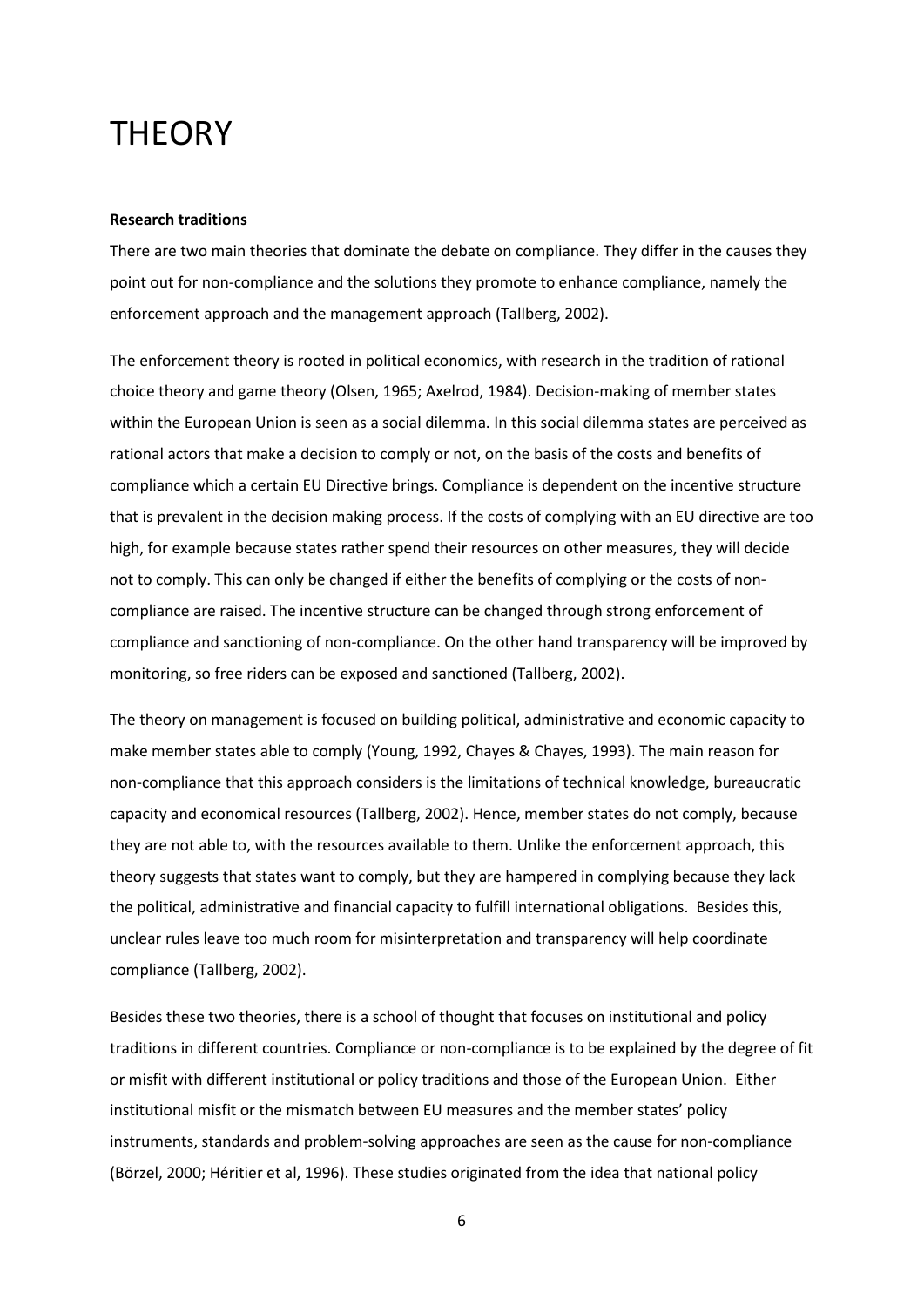traditions are deeply rooted in administrative routines and institutions and are therefore hard to alter (March & Olsen, 1989; Pierson, 2000). If the European policies fit these traditions and routines there will be a high degree of compliance, however when there is a misfit, this is a cause for noncompliance (Falkner, 2005).

#### The typology of the worlds of compliance

Research on compliance not only tried to explain non-compliance in general, but also to focus on the differences in compliance between countries. One way of concentrating on the differences that exist between countries and their compliance is to create typologies. This demonstrates different categories of countries, based on their compliance, which can give insight into why these differences occur. It is a measure that makes it possible to compare countries with each other in order to find explanations for their differences in compliance.

An important descriptive measure of differences between member states in their compliance with the EU Directives is created by Falkner et al (2005). They have tried to capture distinct differences in the way countries comply with EU Directives by making a typology of three worlds of compliance, the world of law observance (Denmark, Finland and Sweden), the world of domestic politics (Germany, Austria, Netherlands, Belgium, UK, Spain) and the world of neglect (Greece, Portugal, Italy, France, Luxemburg, Ireland).

The way countries in each world comply with EU law is based on different factors. In the world of law observance it's their good compliance culture that explains the way these countries tend to implement and enforce EU Directives in time and correctly (Falkner, 2005). This is, however, a circular argument: a history of good compliance leads to future good compliance. Falkner et al (2005) are unclear about what causes good compliance in the first place. The main factor in the world of domestic politics that makes them comply is the fit with political preferences. Furthermore, the factor of administrative non-action, like bureaucratic inefficiency or the lack of administrative capacity, often causes countries in the world of neglect not to comply.

A recent change in Falkner's' et al (2005) typology is the findings of a possible fourth world of compliance, namely the world of dead letters (Falkner & Treib, 2008). This world would consist out of some of the new member states in central and east Europe, like the Czech Republic, Slovakia, Hungary, Slovenia and possibly Bulgaria and Romania. Italy and Ireland, who previously belonged to the world of neglect, are also considered to be part of this new world of dead letters. Overall, these countries show a procedural pattern of compliance in transposing EU Directive, but at the later stage of monitoring and enforcement countries show, in spite of their political good will a pattern of non-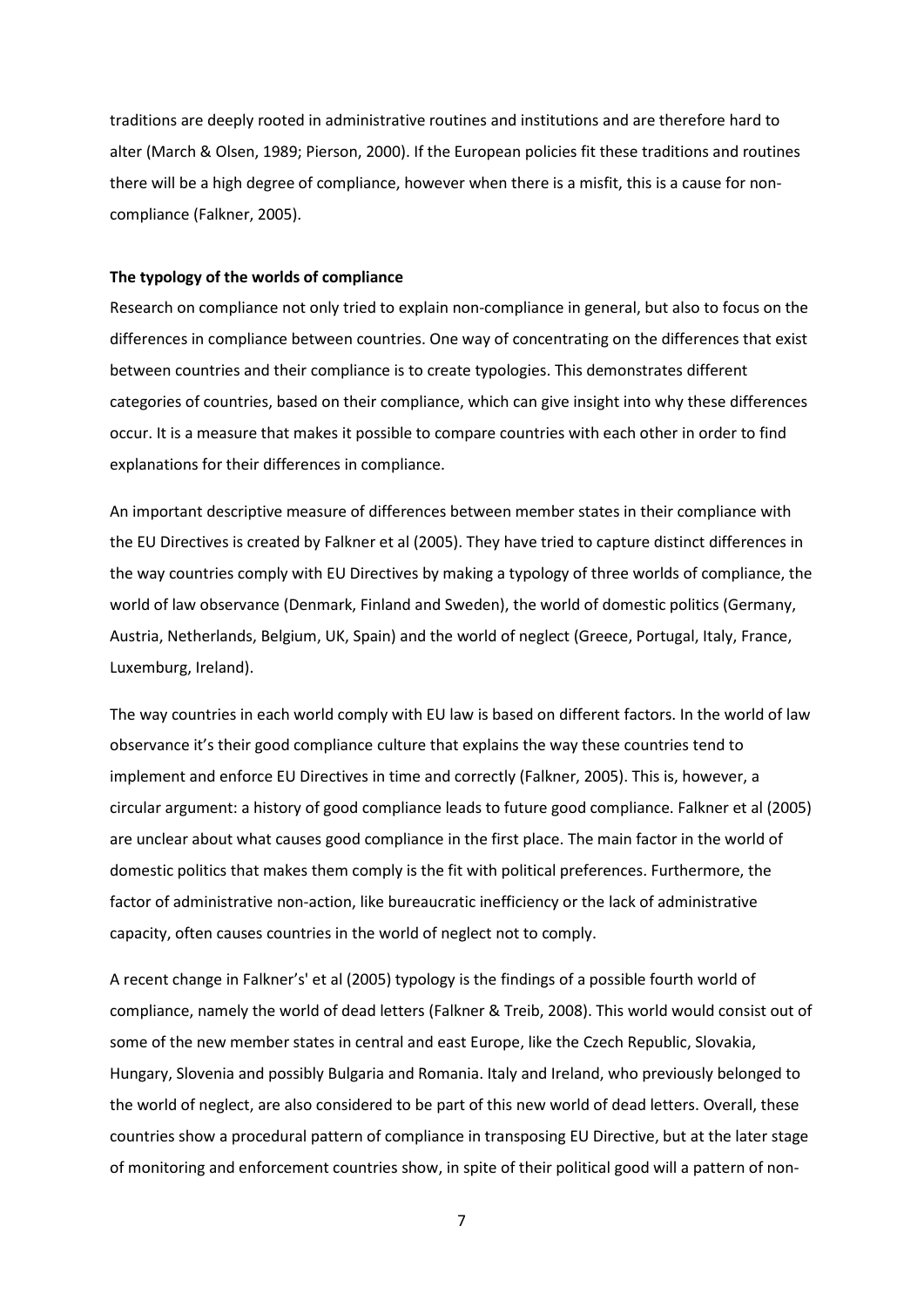compliance. A Directive may be adopted in national law, but this is simply not executed effectively. Factors of influence might be ineffective court systems and labor inspections and a lack of civil society to make institutions effective (Falkner & Treib, 2008).

#### Mechanisms of non-compliance

In their theory about the worlds of compliance, Falkner et al (2005) describe the underlying mechanism that causes non-compliance in the world of domestic politics. Countries in the world of domestic politics differ from countries in the world of neglect; because their non-compliance is not the result of ineffective or inefficient administrations. According to Falkner et al (2005) their administrative system overall works properly and tends to abide by EU rules. Problems with noncompliance do occur in this world, however, because domestic politics block transposition of EU Directives when the requirements conflict with their preferences. It is the lack of abiding with rules in the political system that sets the world of domestic politics apart from the world of law observance, where both the administrative and the political system priorities obeying the rules. With countries in the world of domestic politics, belated transposition is often the result of the linkage between implementation process of EU Directive and political processes on the domestic level. Domestic politics mingle their own policy goals with the transposition by adding controversial issues and cause additional debates. When a Directive does not fit with the existing policies, the different political parties will use this political opportunity to each plead for their own solution for the policy problem. This can seriously hamper the transposition of the EU Directive, because of the political conflict that is caused by the linkage of these policy goals. The underlying mechanism that causes noncompliance in the world of domestic politics is consequently that conflicting domestic preferences prevail over abiding EU law. Moreover, the greater the misfit of the Directive with the existent policies and preferences of the domestic political parties, the more conflict will occur (Falkner et al, 2005).

What remains unclear about their typology and explanation, however, is what it is that causes either a good compliance culture or administrative non-action in the world of law observance and the world of neglect. It should be further investigated which mechanism cause the good compliance culture in Denmark, Finland and Sweden. Furthermore, it should be explored why countries like Greece, Portugal and Italy have trouble implementing EU Directives successfully.

According to Falkner et al (2005) a good compliance culture is a socio-political mechanism that reinforces itself. In case of a good compliance culture, society expects compliance and so elites feel pressured to comply. This will lead the government to impose compliant behavior on other organizing actors who are generally used to complying too. This means that there is not only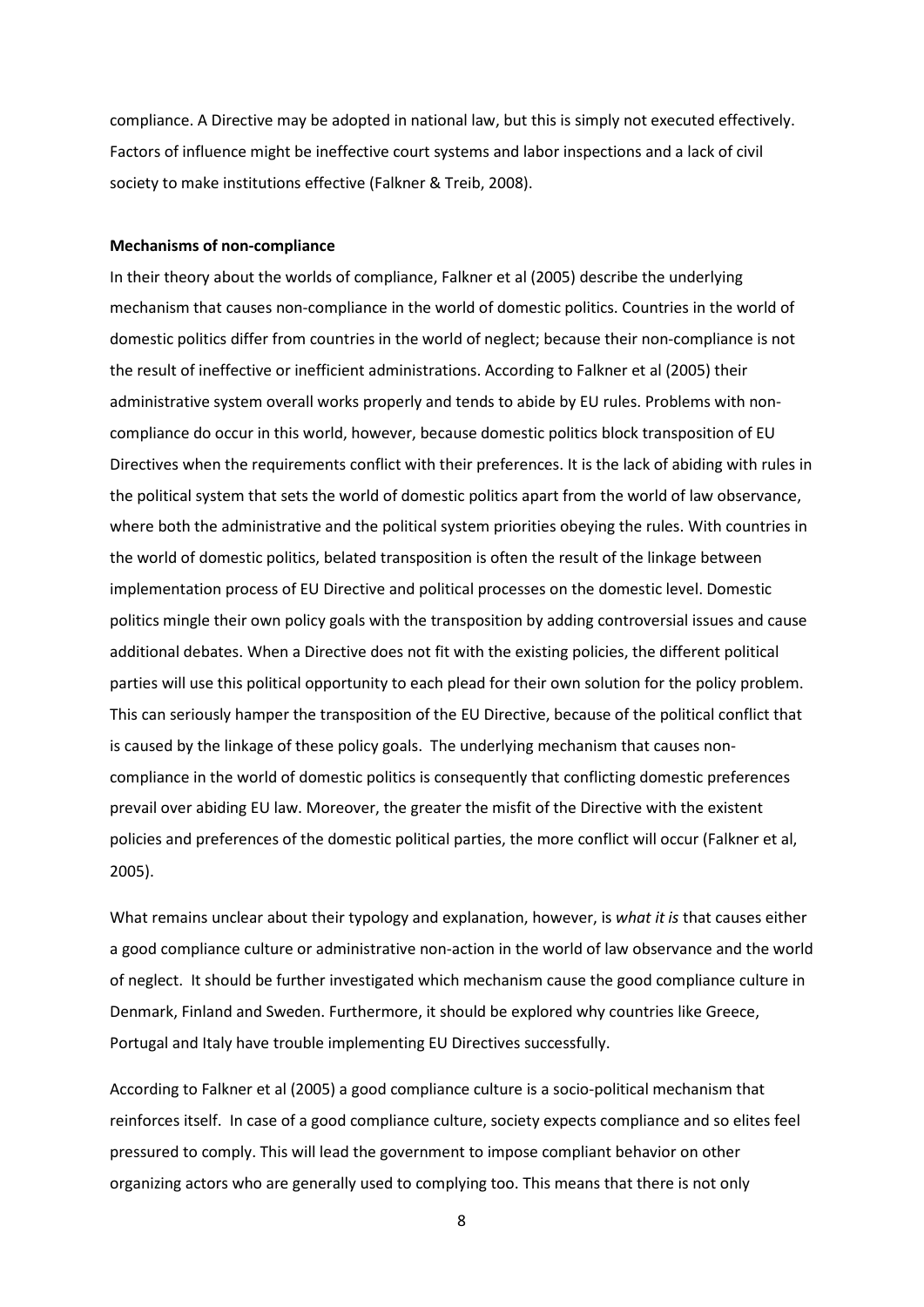compliant behavior on the government level, but also the public and private actors that help implement and enforce policy will in turn comply. The public discourse now tends to stress long-term gain for all of respected rule of law. In the end this will raise societal expectations that next time good compliance will prevail again. In this way the good compliance culture is reinforced (Falkner et al, 2005).

#### Social trust

Still, the question remains as to which mechanism causes good compliance in the first place. A good compliance culture is a system of social relationships based on rule-following (Toshkov, 2007). One explanation for why people follow rules is institutional trust. Trust in the institutions, like the parliament, the political parties, politicians, the police and the legal system, increases legitimacy of their rules and these rules will therefore be better abided by. For example, it is assumed that when someone trusts the police to a high extent, that person will abide traffic rules better than someone that has low trust in the police. This reasoning follows the logic that the person that trusts the police in their ability to make fair decisions will be safe when following their rules, while the person that does not trust the police will doubt if following to the rules will keep him/her save from the decisions of the police. This rule following as a consequence from institutional trust leads to abiding rules in general, when there is a general trust in institutions.

Nevertheless, general trust may be a better explanation for a good compliance culture. General trust is the trust a person has in people in general. General trust is high if someone trusts most people, while if a person thinks you cannot be too careful with trusting other people this means general trust is low. When the question of good compliance is represented as a social dilemma, and complying is a form of cooperation, and non-complying is a form of defection, compliance is more likely to occur if one trusts the others to comply as well. Countries with a low degree of cooperation, or compliance, can be represented by the prisoner's dilemma. The equilibrium of a prisoner's dilemma lies in the refusal of both parties to cooperate (Axelrod, 1984). The incentive in these kinds of social dilemma is to defect, because the outcome on an individual level is higher if you choose not to cooperate, regardless of the action of the other party. On the other hand, if you choose to cooperate you would be better off in general in the case the other party also chooses to cooperate. The risk however is that if you choose to cooperate while the other defects you will be taken advantage of and have the worst outcome possible. Hence, on an individual level, the safer option would be to defect in the first place (Axelrod, 1984). The outcomes of this prisoner's dilemma are represented in Table 1.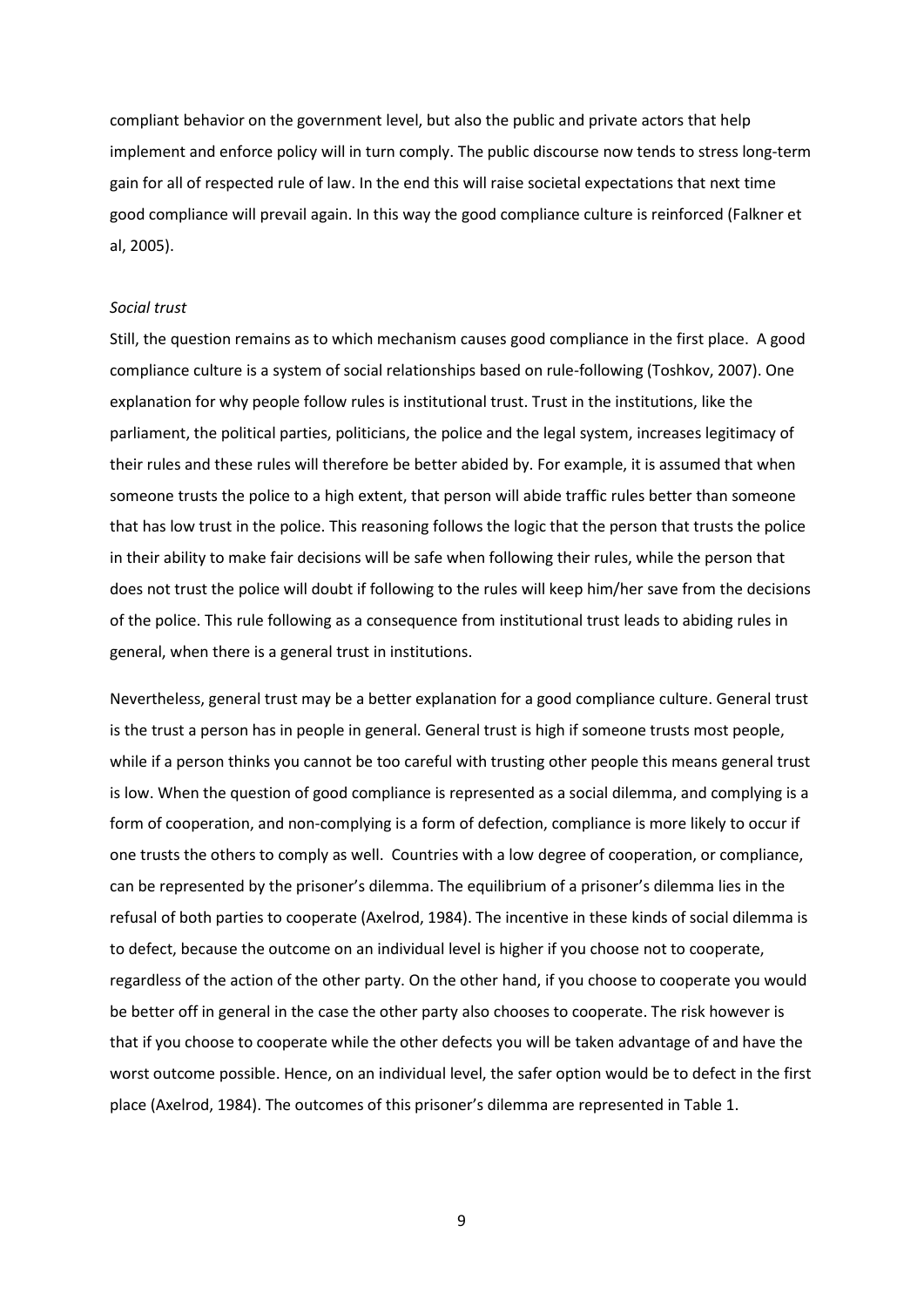#### Table 1

The prisoner's dilemma

#### Column Player

|        | $\cdot$   | Cooperate                     | Defect                             |
|--------|-----------|-------------------------------|------------------------------------|
|        | Cooperate | $R = 3, R = 3$                | $S=0, T=5$                         |
| Row    |           | Reward for mutual cooperation | Sucker's payoff, and temptation to |
| Player |           |                               | defect                             |
|        | Defect    | $T=5, S=0$                    | $P=1, P=1$                         |
|        |           | Temptation to defect and      | Punishment for mutual defection    |
|        |           | sucker's payoff               |                                    |
|        |           |                               |                                    |

Note. T = temptation to defect, R = reward for mutual cooperation, P = punishment for mutual defection, S = sucker's payoff. From The Evolution of Co-operation, by R. Axelrod, 1984, London: Penguin.

In order to lower the risk of being taken advantage of, you need to be able to trust the other party to cooperate as well. The higher the trust, the more cooperation will occur. So you would expect that the more trust there is in society, the more cooperation there will be, hence the better the compliance will be (Axelrod, 1984). This could be the link between the good compliance culture (Falkner, 2005) in a country and the compliance of that country in international organizations, such as the European Union. If an individual has high general trust, this individual will choose to comply sooner compared with an individual that has low general trust. The general trust will help to overcome the prisoner's dilemma's equilibrium that lies in mutual refusal. The more people have a high level of general trust, the better the compliance will be, since the chance on mutual cooperation (or compliance) will be higher. According to Falkner et al (2005) the reinforcement of compliance will lead to more compliance, and this leads to a good compliance culture. This good compliance culture will in turn influence decision-making on a national level. If compliance is the norm, political actors on a national or even international level will comply easier too. In the case of EU Directives, member states with a good compliance culture - resulting from high levels of general trust of the people - will comply better with these Directives than member states lacking this compliance culture - due to low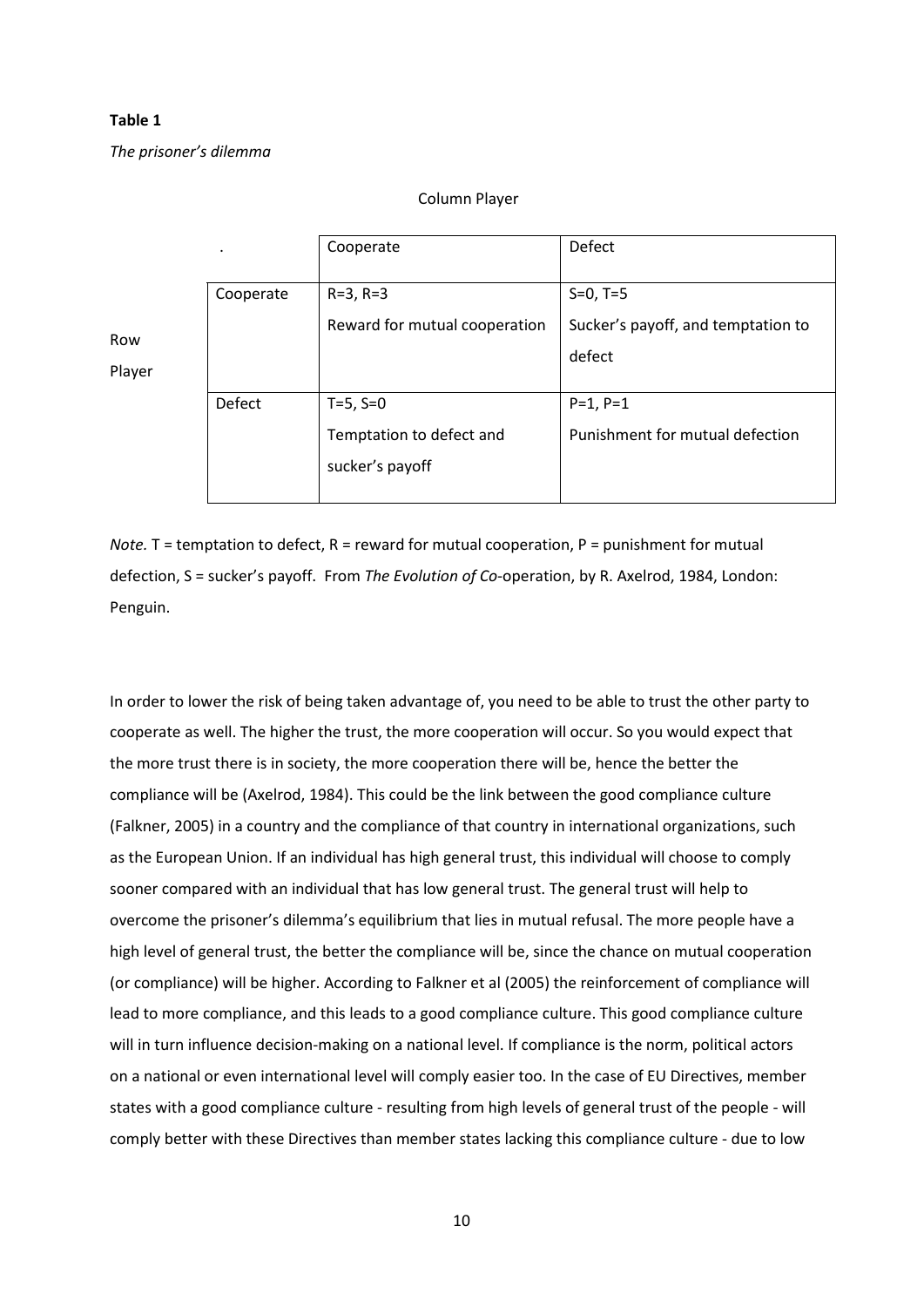general trust levels. General trust can thus be seen as a prerequisite of compliant behaviour, since with a high level of social trust the pay-off of compliance is higher.

If general trust is a mechanism that makes a good compliance culture, and a good compliance culture causes countries in the world of law observance to comply better with EU Directives, then it is expected that countries in the world of law observance also have a higher level of general trust than other counties. Toshkov (2007) shows that the countries in the world of law observance have the highest level of general trust, followed by the countries of the world of domestic politics, while the countries of the world of neglect have the lowest level of general trust. A pattern of general trust that distinguishes the three worlds can be detected. This leads to the following hypothesis:

### H1: The higher the general trust in a country, the more likely a country is to comply with EU Directives.

Another way that social trust can be of influence is demonstrated by Börzel et al (2004) in an explorative study on possible explanations of country differences in compliance with EU policy. They describe the mechanism of institutional trust; as a cause for compliant behaviour on state-level. Institutional trust shows how much confidence people have in the capacity of national actors to protect their interests in the European Union. Börzel et al (2004) mention a causal link between the confidence level people have in their political institutions and the political problem solving performance. In this case, the compliance with EU Directives of national can be regarded as a better political performance than the non-compliance. This would mean that countries with higher levels of institutional trust and public confidence will perform better and thus comply better. This might be true for the world of law observance, which shows a high level of social trust; however the causal link between public confidence and political performance does remain unclear. It is understandable how political performance leads to public confidence, since past good experiences with political performance will make people more confident about future political performances. However, Börzel et al (2004) do not explain how public confidence; or social trust; will in turn lead to better political performances.

According to the institutional performance model (Putnam et al, 2000) one possibility might be that national actors will try to lower people's expectations if public confidence is low by lowering their performance, so at least people's expectations can be met. Putnam et al (2000) also describe how social trust can have an effect on governmental performance through social capital. This would be an indirect causal link, where social trust enhances social capital and social capital in turn strengthens political institutions which will force governments to improve their performance. The fact that this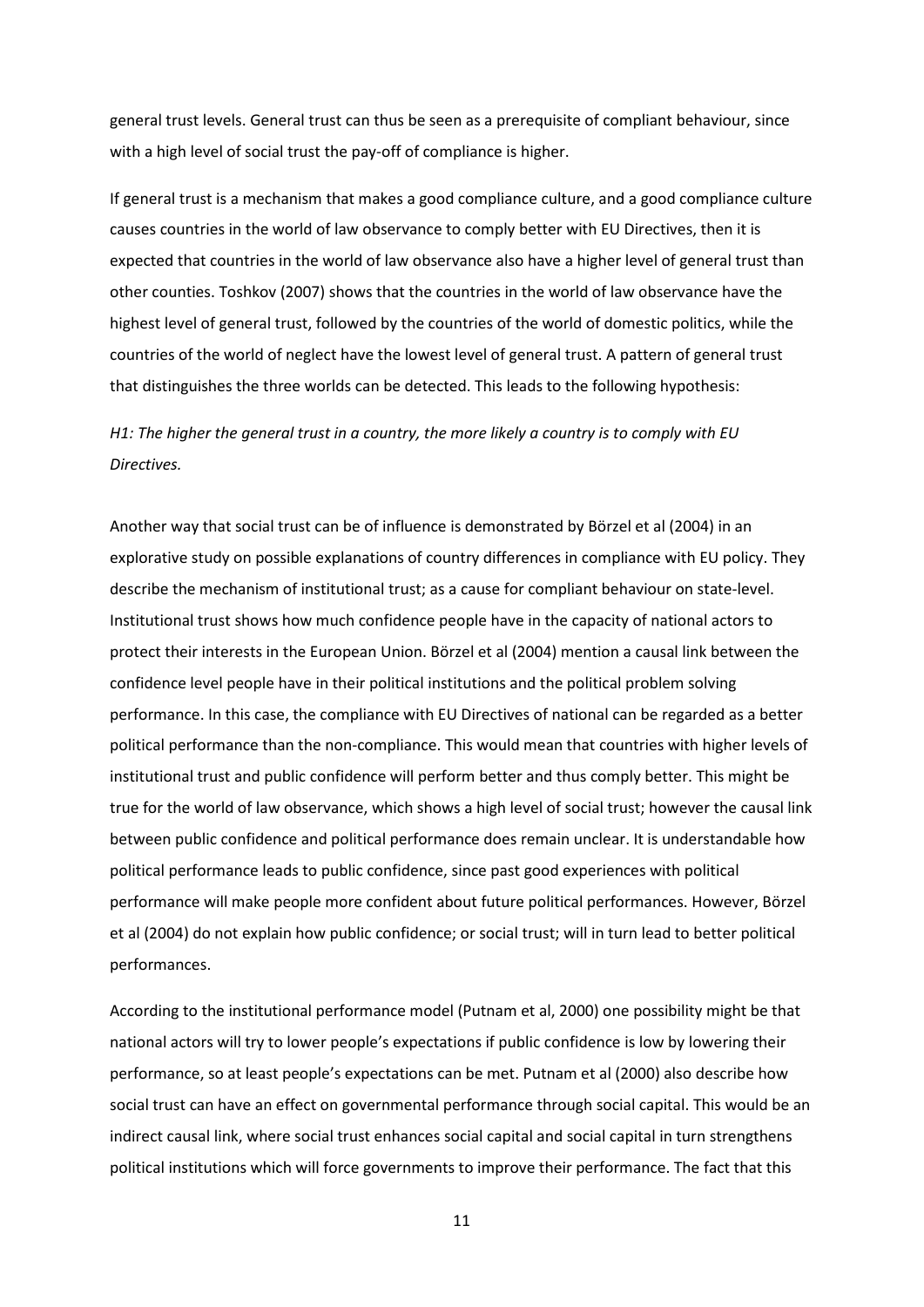theory links institutional trust to a better compliance performance through social capital does mean that it is an indirect link.

However, Toshkov (2007) also demonstrates that the role institutional trust seems to play a more direct role in compliance and rule abidingness. Institutional trust improves rule-following and this will lead to better compliance as a result. So, the hypothesis is therefore built on Börzels' theory on institutional trust and non-compliance and Toshkovs' (2007) research on this mechanism. The hypothesis is as follows:

H2: The higher the institutional trust in a country, the more likely a country is to comply with EU Directives.

#### Policy styles

Another mechanism that could explain the differences between countries in the way they tackle the duties of implementing EU Directives procedurally is their policy style. Richardson (1982) made a classification of countries' policy styles based on both the government approach to problem-solving (anticipatory or reactive) and the relationship between government and other actors (consensus or imposing). Sverdrup's (2003) research supports this finding, showing that the key to the divergence between Nordic and non-Nordic countries in their complying with EU law is exactly this tradition and style to resolve conflicts. He distinguishes two models of conflict resolution, namely the confrontational model and the consensus seeking model. The confrontational models about power struggles between camps with different preferences and principles and uses majority voting in order to produce winners and losers. The consensus seeking model emphasizes on gradual building of consensus. By avoiding conflict the process is about problem solving to generate trust and strengthen relationships, also phrased by Olsen (1972) as 'sounding out'.

#### The consensual approach

The Nordic countries, which are part of the world of law observance, are characterized as countries with a consensus seeking decision making process with a low level of conflict. The consensus seeking process is characterized by a slow and gradual building of consensus with the aim to come to a collective unanimous decision. All relevant stake-holders are included and together they try to come to a solution that fits all. To diminish, conflict a clear arena is avoided; and the decision making process takes place in smaller groups and ad hoc committees with a more informal setting (Olsen, 1972). By creating a broad support base, the implementation process should be quicker. Since the end-goal of this decision making process is coming to a collective decision and all stakeholders relevant to the particular policy have agreed on it, there is less resistance expected in the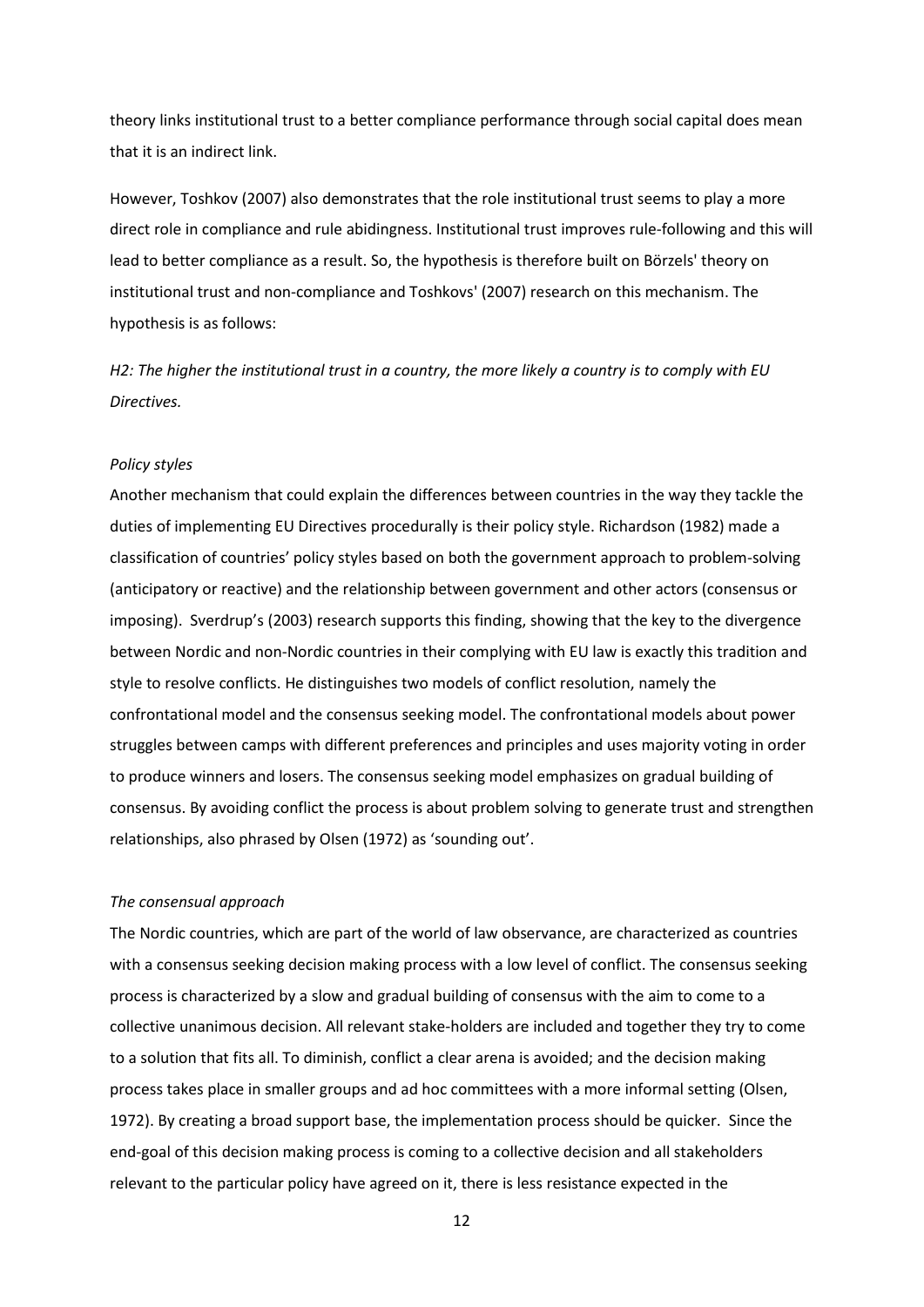enforcement stage (Berglund, 2005). On the other hand, it could be that the transposition stage is slightly more time-consuming, because consensus has to be reached first. Nevertheless, once consensus is reached, decisions can be made a lot quicker. Furthermore, generating trust and strengthening relationships is one of the goals of this consensual approach. This could add to the explanation that social trust leads to rule-following, which could explain the good compliance culture in the world of law observance. Directed from this, the hypothesis must be:

H3: The more consensual the policy style in a country, the more likely a country is to comply with EU Directives.

#### The imposing approach

Governments of Southern European countries, like Portugal, Greece and Italy, which are part of the world of neglect, are often described as reactive in their problem-solving approach (Richardson, 1982) and imposing in their relationship with other actors (Berglund, 2005).This means that transposition can be quick, however the implementation and enforcement is relatively slow, because of inefficient, ineffective administration. This could explain why countries in the world of neglect have the problem of administrative-non action. Because of this non-consensual policy style, broad support for the particular policies is not guaranteed. Decisions are agreed upon by politicians on EU level, but actors on a national level, like the politicians or the public and private actors who are supposed to implement and enforce policy are not part of that decision making process. This could mean that there will be resistance the implementation or enforcement stage and those policies will not executed on a street –level. This means that non-compliance in terms of implementation and enforcement would very high with countries with an imposing policy style. However, in terms of transposition it is not so clear. It could even mean that an imposing style will lead to a fast transposition of Directives, since the decisions can be made quickly. However, even in the transposition stage different actors have to work together in order to get policy transposed, such as different politicians, both on an international as an national level, political parties and policy officials. Moreover, the lack of administrative capacity in general, hampers implementation of the EU Directives in these countries. Hence:

H4: The more imposing the policy style in a country, the less likely a country is to comply with EU Directives; and

H5: The lower the administrative capacity in a country the less likely a country is to comply with EU Directives.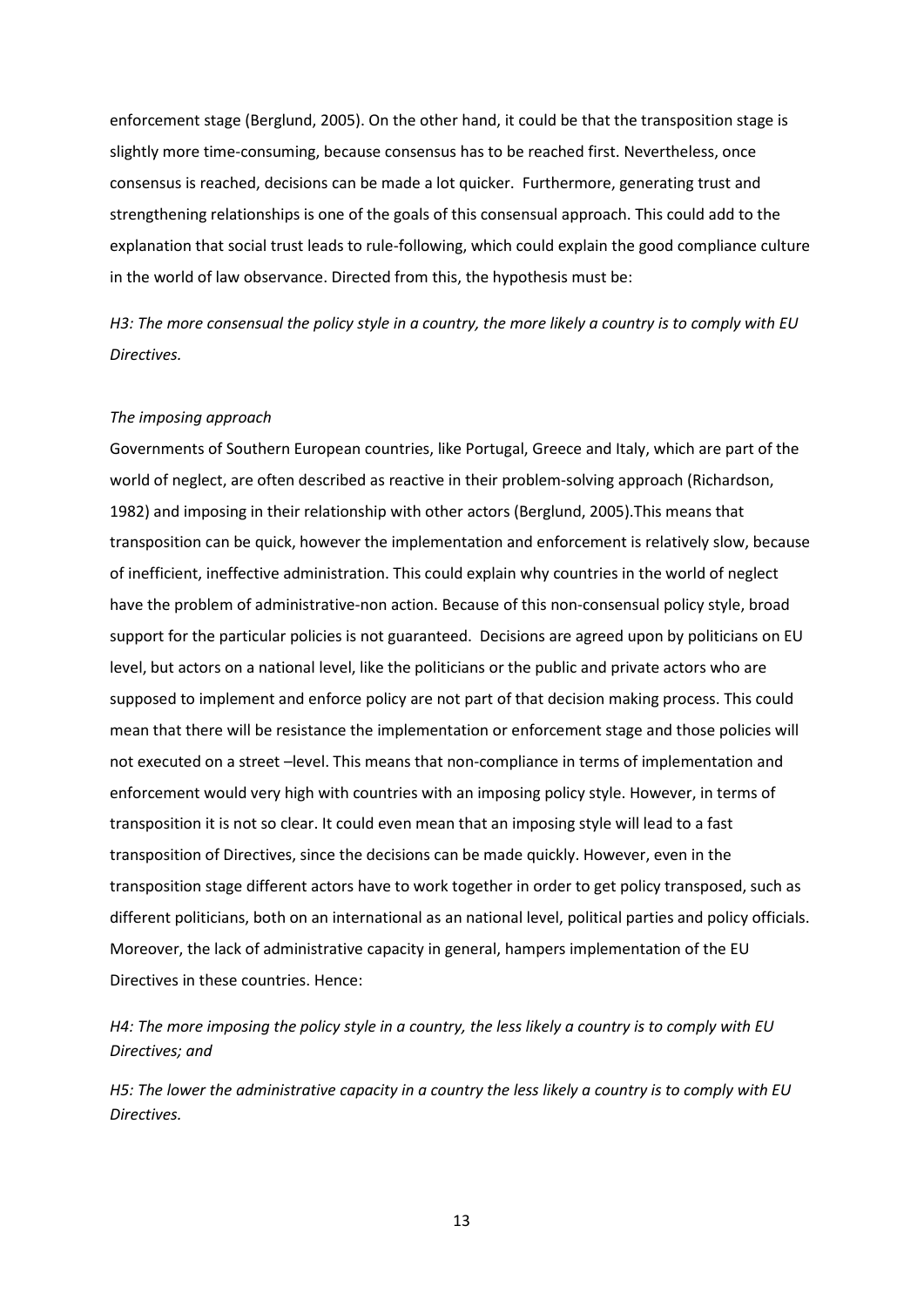To summarize the following hypotheses are to be tested in this study:

H1: The higher the general trust in a country, the more likely a country is to comply with EU Directives

H2: The higher the institutional trust in a country, the more likely a country is to comply with EU Directives.

H3: The more consensual the policy style in a country, the more likely a country is to comply with EU Directives.

H4: The more imposing the policy style in a country, the less likely a country is to comply with EU Directives.

H5: The lower the administrative capacity in a country the less likely a country is to comply with EU Directives.

Directed from these hypotheses, it is hypothesized that these mechanisms, namely; general trust, institutional trust, policy style and administrative capacity can explain the differences in compliance that occur between the different worlds of compliance. Hence:

H1b: General trust can explain the differences in compliance that occur between the world of law observance, the world of domestic politics, the world of neglect and the world of dead letter.

H2b: Institutional trust can explain the differences in compliance that occur between the world of law observance, the world of domestic politics, the world of neglect and the world of dead letter.

H3-4b: Policy style can explain the differences in compliance that occur between the world of law observance, the world of domestic politics, the world of neglect and the world of dead letter.

H5b: Administrative capacity can explain the differences in compliance that occur between the world of law observance, the world of domestic politics, the world of neglect and the world of dead letter.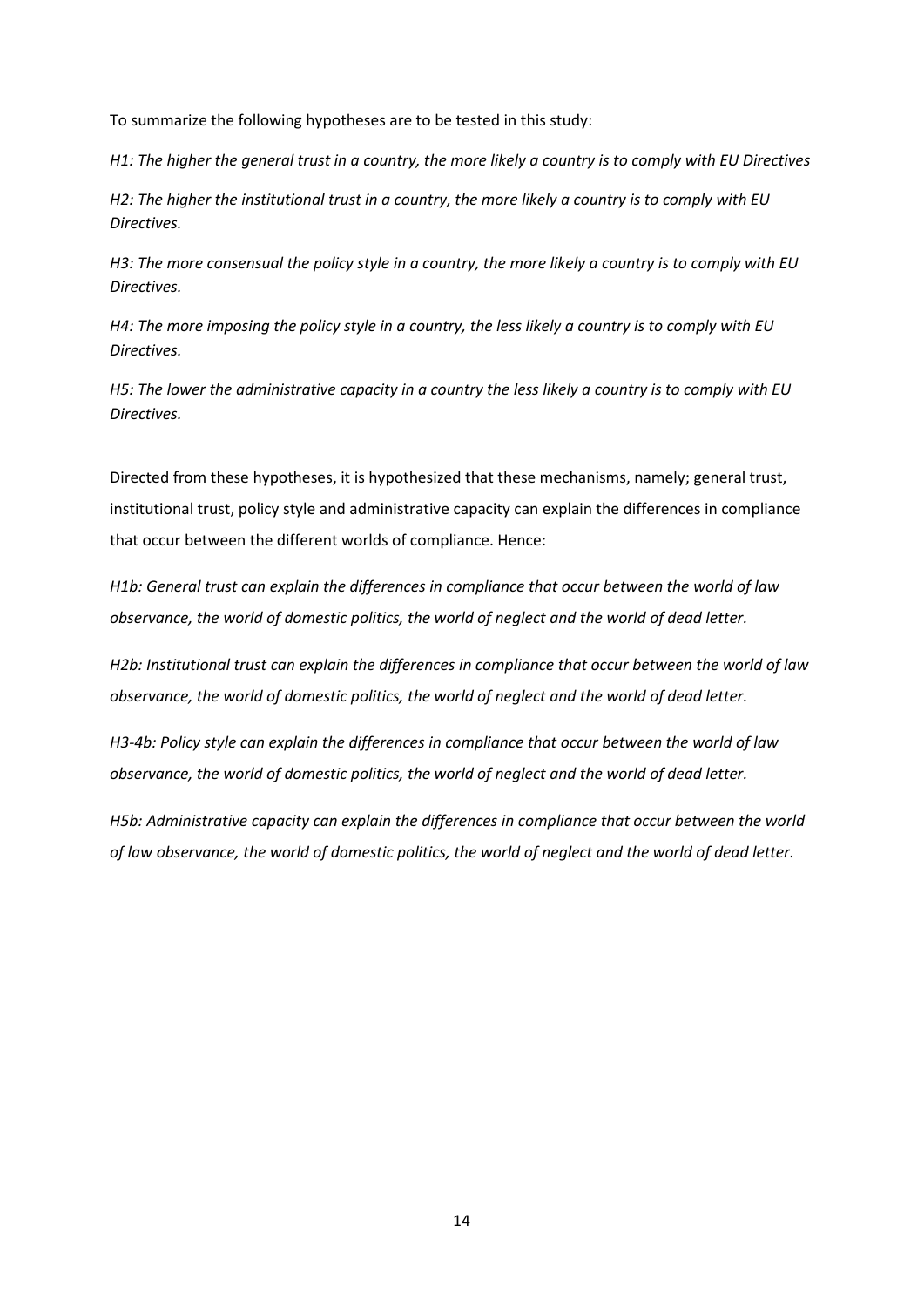### **METHODS**

#### Dataset

The dataset used in this study was collected by Asya Zhelyazkova and Nikoleta Yordanova and covers all Directives with transposition deadlines between May 2004 and May 2010 and data on all 27 EU member states. The dataset contains 2610 cases and 97 Directives that cover different policy areas. These areas are 'Environment, Public Health and Food Safety', 'Internal Market and Consumer Protection Legal Affairs', ' Transport and Tourism Civil Liberties', 'Justice and Home Affairs', 'Economic and Monetary Affairs', 'Culture and Education', 'Women's Rights and Gender Equality', 'Industry, External Trade, Research, Energy', 'Industry, Research and Energy', 'Environment, Public Health, Consumer Policy', 'Agriculture and Rural Development', 'Fisheries', 'Citizens' Freedoms and Rights' and 'Justice and Home Affairs'.

This dataset was complemented with data on the independent variables from other datasets. The European Social Survey provides data on social trust, the Institionional Profiles Database provides data on policy styles and the Worldwide Governance Indicators provide data on administrative capacity.

The European Social Survey was conducted by the Norwegian Social Science Data Service. It is a crossnational survey that monitors public attitudes and values within Europe and their interaction with institutions. The study uses a cross-sectional time method and data is collected in different European countries with the use of hour-long face-to-face interviews with individuals about their attitudes and values (European Social Survey, 2008). The unit of analysis of the ESS is on an individual level, while the unit of analysis of this study was on a country level. So for a correct analysis the averages of the individual trustvariables were calculated per country and transformed into a variable on a country-level. Data was used from surveys done in 2004, 2006 and 2008. It contained data on all EU member states, except for Italy, Lithuania and Malta.

Data on indicators of policy style have been collected from the Institutional Profiles Database, which is a quantitative evaluation from the institutional characteristics of countries around the world (Institutional Profiles Database, 2009). Data was used from the surveys done in 2009. The scope of this study did not cover Lithuania and Luxembourg.

The Worldwide Governance Indicators measures different dimensions of governance since 1996 until 2009. It contains aggregated indicators based on individual cases and covers all 27 EU member states (World Bank, 2010).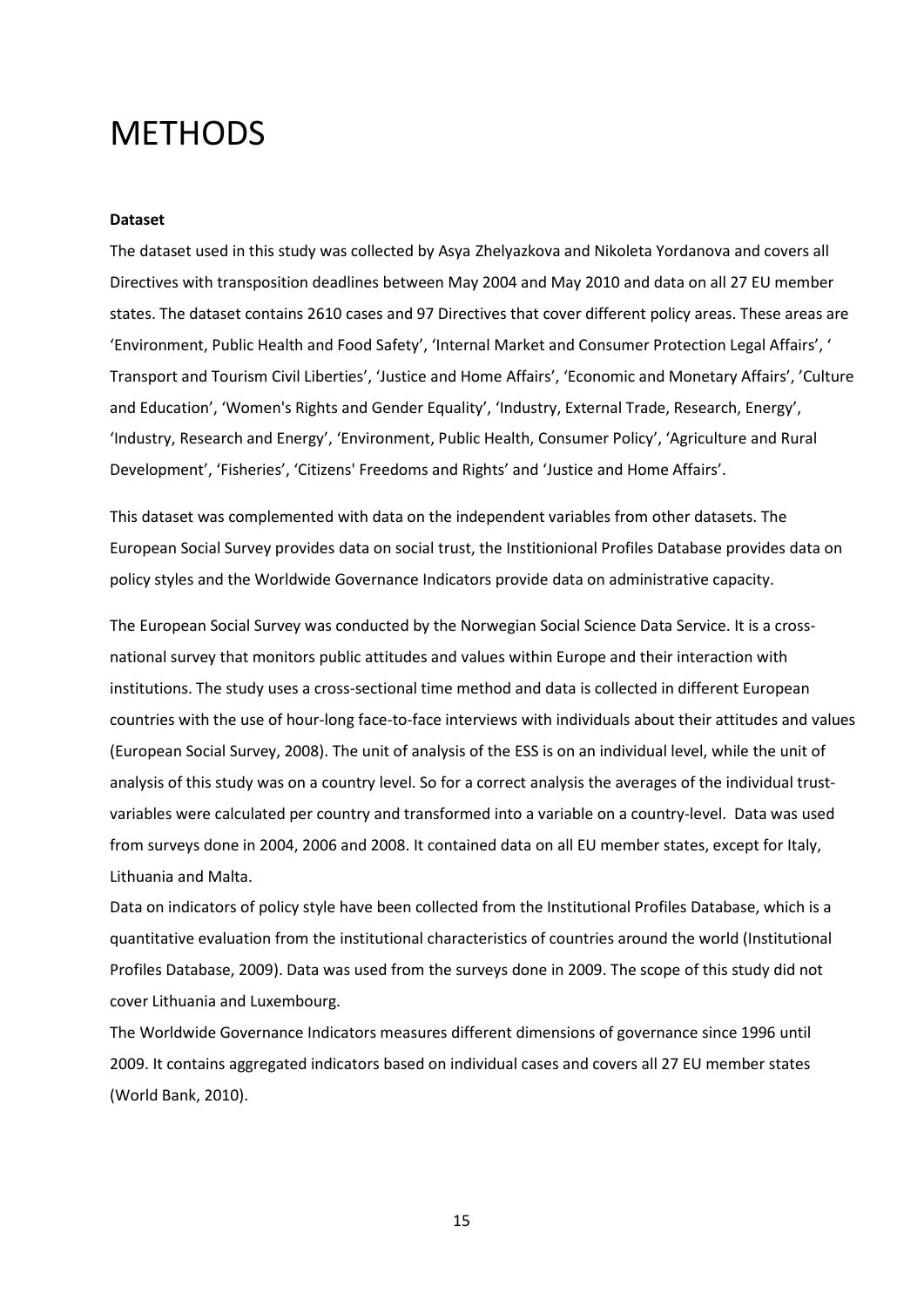#### Measurement of the dependent variable compliance

Compliance was measured by using data on transposition data of the member states. Member states have a good compliance when they notify the Commission on their transposition measure and official adoption of the EU Directive within the stated deadline. The dataset contained a dichotomous variable of either compliance or non-compliance within this deadline for each EU Directive and each member state. It was coded as 1, if a member state transposed the Directive before the specified deadline and coded as 0, if a member state delayed the transposition process of a particular Directive. It measured if a member state has adopted a Directive within the deadline.

#### Table 2

|                            | Frequency | Percent |  |
|----------------------------|-----------|---------|--|
|                            |           |         |  |
|                            |           |         |  |
| Transposed within deadline | 1569      | 59.9    |  |
| Delayed transposition      | 954       | 36.4    |  |
| Total                      | 2619      | 100     |  |
| Missing                    | 96        | 3.7     |  |
|                            |           |         |  |

Frequencies transposition within deadline

Another way of measuring compliance, which was also a possibility with this dataset, is looking at the infringement proceedings that are undertaken by the Commission against a member state with a particular Directive. There are three types of stages of infringement proceedings the Commission can undertake against members states regarding EU Directives. The first stage is when the Commission sends a letter of formal notice to a member state, beginning the infringement proceeding and giving the member state the opportunity to give their views on the matter. The next step in the infringement procedure is the addressing of a reasoned opinion of the Commission to the member state. If the member state does not take necessary measures in order to comply with the Directive within two months, the final step of the infringement proceeding is to refer the case to the European Court of Justice (European Union, 2010). The dataset contained information on whether or not any of these infringement proceedings have taken place and if so, on which date. It was coded as 1 if, a member state did have an infringement proceeding (either letter of formal notice, reasoned opinion or referral) and coded as 0, if it did not have one.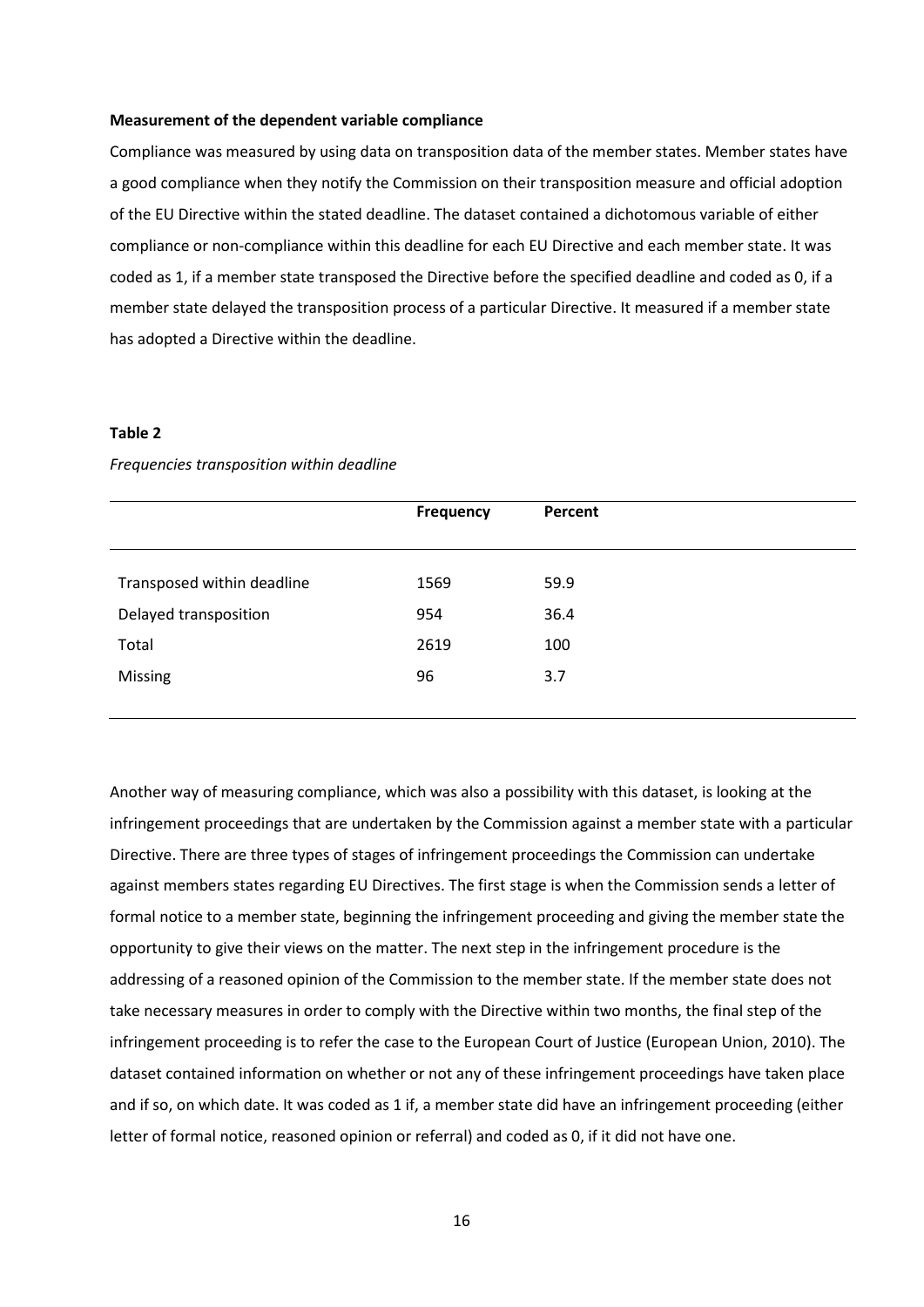#### Figure 1





#### Independent variables

The independent variables used in this study were 'Generalized trust', 'Institutional trust', 'Policy style', and 'government effectiveness'. 'General trust' and 'Institutional trust' were indicators of social trust, and then there is the variable 'Policy style' which indicated the level of consensus in policymaking, while 'Government effectiveness', manifested administrative capacity.

However, because these variables were collected from different sources, in some cases member states were missing because they were not represented in the study of the particular variable.

The variables' Generalized trust' and 'Institutional trust' had missing values on the countries Italy, Lithuania and Malta. This resulted in missing values on one of the countries in the World of dead letters. Missing values of the variable 'Consensual policy style' were on the countries Lithuania and Luxembourg, resulting in missing values on one of the countries represented in the World of neglect.

The variable 'Government effectiveness' had no missing values on particular countries.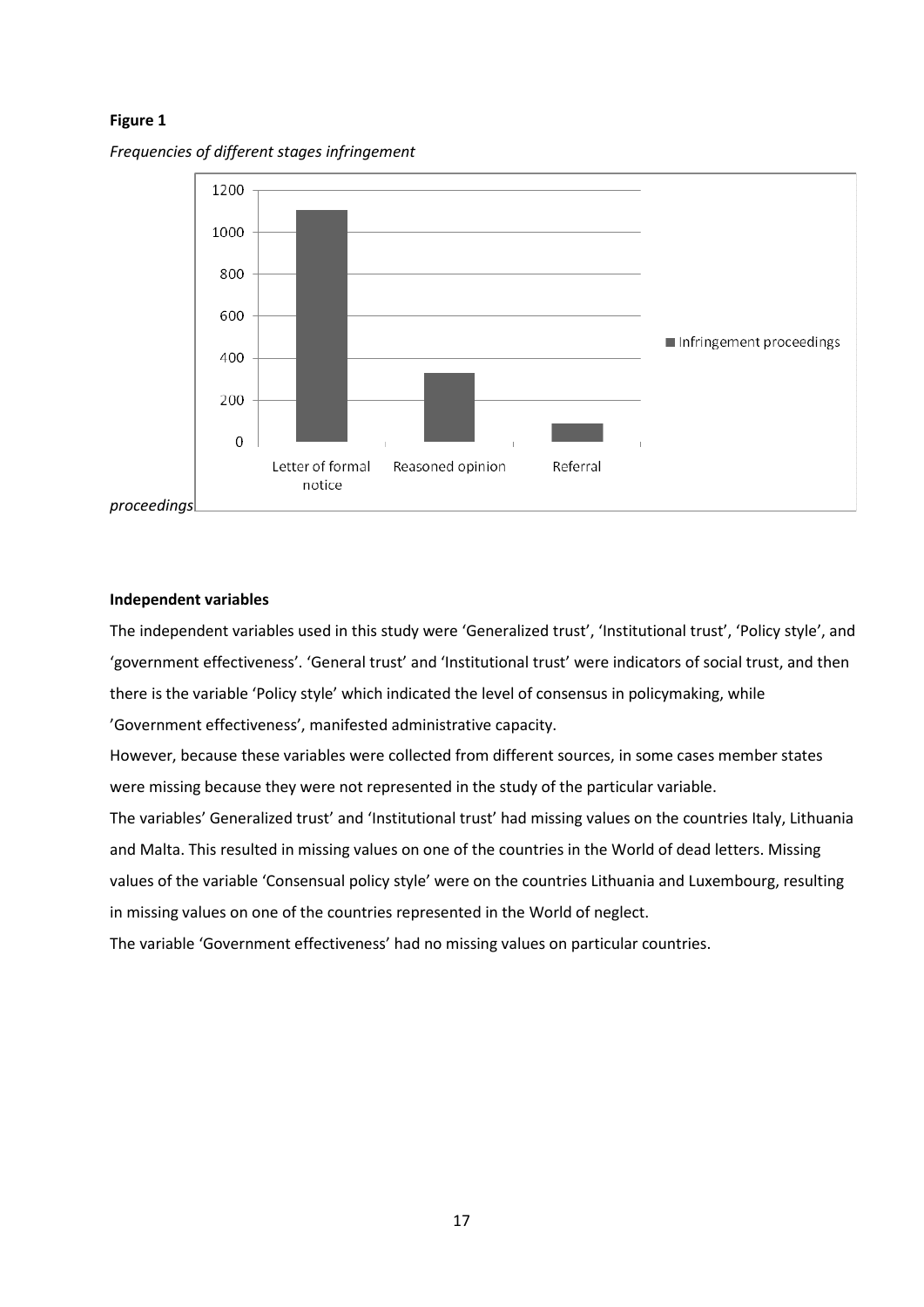#### Table 3

|                          | N    | <b>Minimum</b> | <b>Maximum</b> | <b>Mean</b> |
|--------------------------|------|----------------|----------------|-------------|
| General trust            | 2328 | 3.38           | 6.90           | 4.7952      |
| Institutional trust      | 2328 | 2.26           | 6.55           | 4.3685      |
| Policy style             | 2425 | 1.16           | 4.00           | 2.8716      |
| Government effectiveness | 2619 | $-0.08$        | 2.17           | 1.1804      |

Descriptive statistics on independent variables

#### Measurement of social trust

Social trust can be defined as the expectations people have on future behavior of others, based on fragmentary information and passed experiences (Rothstein 2000). Trust can be divided into two categories, namely interpersonal trust - most people can be trusted – and institutional trust, or confidence, in formal organizations like the government (Rothstein, 2000).The European Social Survey measures both interpersonal trust as institutional trust of people in the member states. The Interpersonal trust was measured by the question whether most people can be trusted or you can't be too careful. Answers were given on a scale of 0 to 10, where 0 meant you can't be too careful and 10 meant most people can be trusted.

Institutional trust was measured by asking people about their level of trust in several governmental institutions. The ESS measured trust levels on the country's parliament, legal system, police, politicians, political parties and the European Parliament. People could indicate their level of trust on a scale of 0 to 10, where 0 meant they have no trust at all and 10 means they have complete trust in the particular institution. All variables were highly correlated (Cronbach's alpha of 0,968), except for the variable on trust in the European Parliament. That's why in this study all institutional variables, except for trust in the EU) were taken together into one variable which measured general institutional trust.

#### Measurement of policy styles

Based on the typology of Olson (1972) on policy styles, this study distinguished consensus-seeking and coordination as important indicators of a country's policy style.

A variable that indicated a certain policy style was the capacity of the state to coordinate stakeholders. This was measured on a scale from 1 to 4, where 1 was the lowest and 4 was the highest level of capacity. This variable was divided into two other variables, namely dialogue (level of their dialogue structures between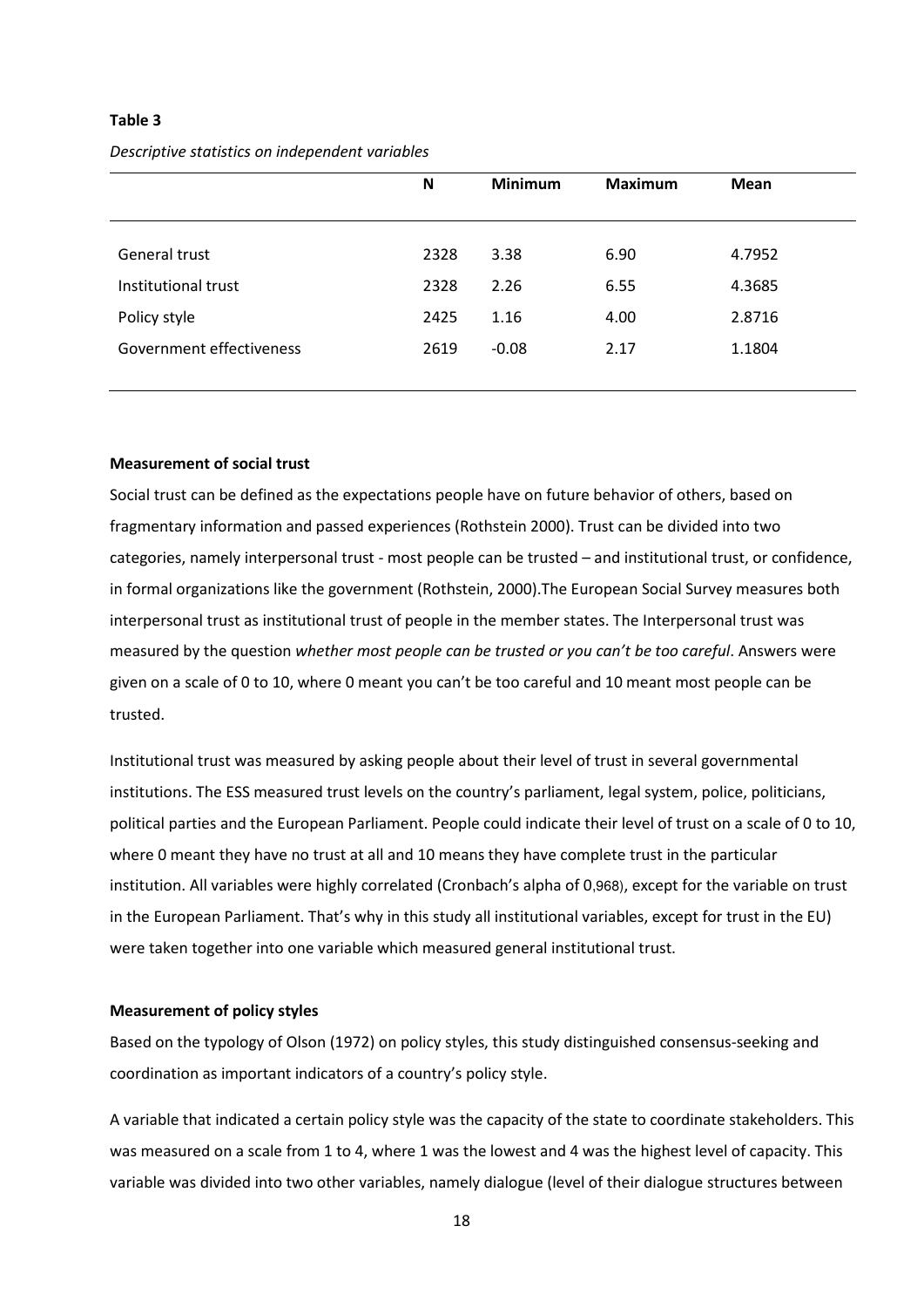stakeholders) and coordination (level of coordination and cooperation between ministries and within administrations). These variables were also measured on a scale from 1 to 4, where 1 represented the lowest and 4 represented the highest level. The higher the level of dialogue and the level of coordination, the more consensus seeking the policy style is. In this study both variables were taken together into one policy style variable, namely the mean of the values on the variables dialogue and coordination. This was because both variables were highly correlated, with a Cronbach's alpha of 0.866.

#### Measurement of administrative capacity

The World Governance Indicators provided date on administrative capacity. The World Bank Indicators measure government effectiveness, capturing the quality of public- and civil service, the degree of its independence from politics and the quality of policy formulation and implementation (World Bank, 2010). This was measured on a scale running from -2,5 to 2,5, meaning the higher the value, the better the government effectiveness.

#### Measurement of worlds of compliance

The European member states were categorized according to Falkner's' et al typology (see Table 4) into the four worlds of compliance. In the analysis the worlds of compliance were measured by dummy variables, where each world was made into one dummy-variable with dichotomous values of 0 (not belonging to a certain world) or 1 (belonging to a certain world).

#### Measurement of control variables

Four control variables were used in order to conduct the research, namely two control variables concerning country characteristics and two control variables concerning the Directives. The two control variables on country characteristics were 'Intra EU dependency' and 'Government pro/anti EU'. 'Intra EU dependency' measures the trade relations of the particular member state with other member states between 2004 and 2009. 'Government pro/anti EU' measured if country governments have an attitude towards the European Union that is positive, negative or neutral.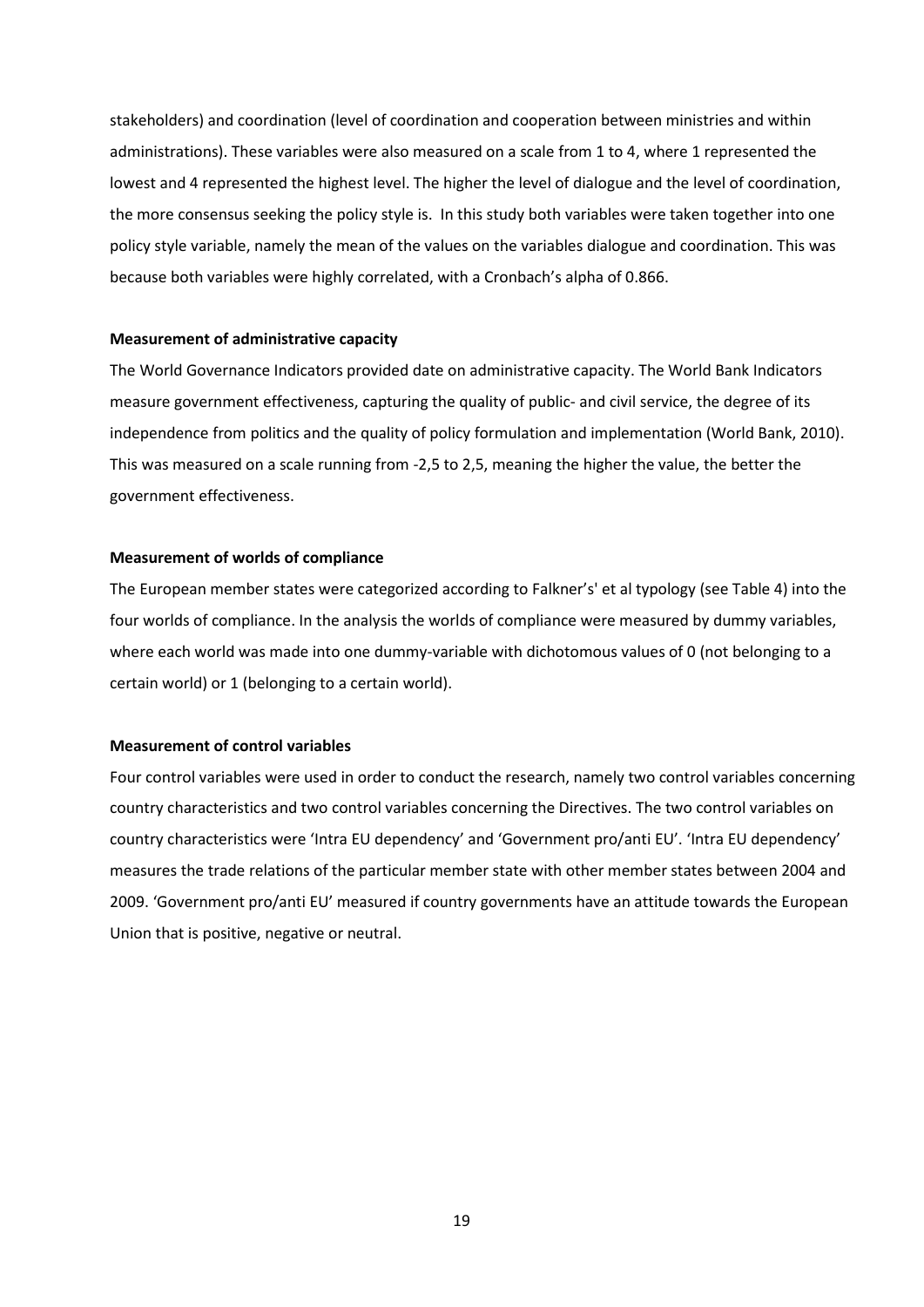#### Table 4

| World of law<br>observance | <b>World of domestic</b><br>politics | World of neglect | <b>World of dead letters</b> |
|----------------------------|--------------------------------------|------------------|------------------------------|
| Denmark                    | Austria                              | France           | Czech Republic               |
| Finland<br>Sweden          | Belgium                              | Greece           | Hungary                      |
|                            | Germany                              | Luxembourg       | Ireland                      |
|                            | Spain                                | Portugal         | Italy                        |
|                            | The Netherlands                      |                  | Slovenia                     |
|                            | United Kingdom                       |                  | Slovakia                     |

Note. From Three Worlds of Compliance or Four? The EU-15 Compared to New Member States, By G.Falkner and O. Treib, 2008, Journal of Common Market Studies. Vol. 46, No. 2, pp. 293 -313

The control variables concerning the Directive were 'Number of subjects' and 'Amending'. 'Number of subjects' was a variable that measures the number of subjects in a Directive; the more subjects, the more complex the Directive is. The control variable 'Amending' measured whether the Directive concerns amending old laws or new laws on country level.

All four control variables were part of the original dataset collected by Asya Zhelyazkova and Nikoleta Yordanova on EU Directives and transposition time. These control variables are relevant to the study of transposition deadlines of EU Directives; however they showed no significant correlation with the independent variables and are also not linked with these variables in theory. Hence, they were used as control variables.

#### Analysis

The objective of this study was to test the explanatory power of the different independent variables on the transposition time of EU Directives by different member states and worlds of compliance. In order to do so a multivariate logistic regression was used, because the dependent variable is a dichotomous variable. There was also an analysis done on the level of correlation between de independent variables with Cronbach's alpha. Because of the high correlation of the independent variables, every mechanism was tested individually in a multivariate logistic regression with control variables. The analysis contained five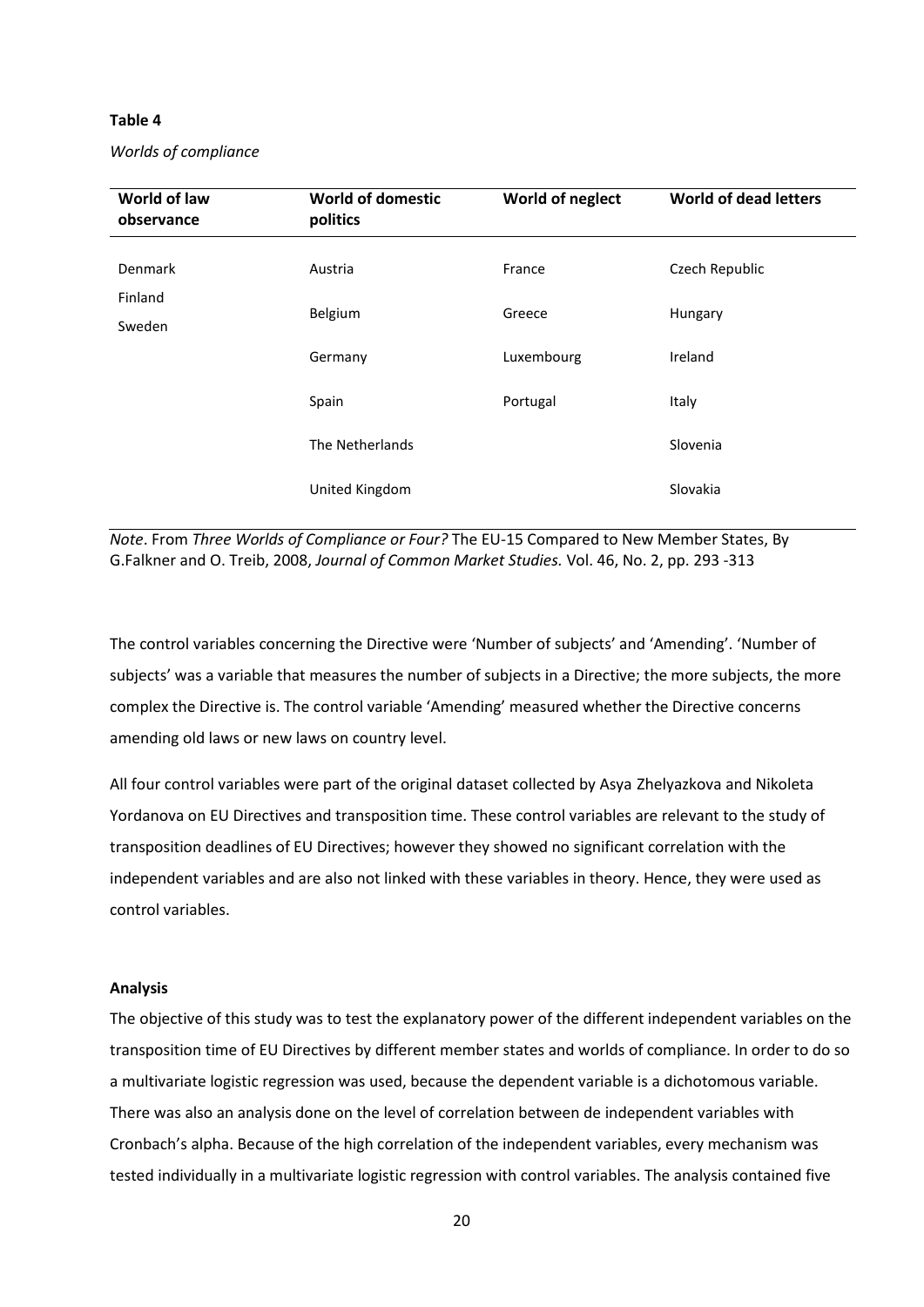different models of logistic regression. The first model tested the explanatory power of the worlds of compliance by a logistic regression analysis with control variables and without the independent variables representing the different mechanisms. The other models also contained the worlds of compliance and the control variables, however, they enclosed a different mechanism per model; Model 2 regarding general trust; Model 3 regarding institutional trust; Model 4 regarding policy style; and Model 5 regarding government effectiveness.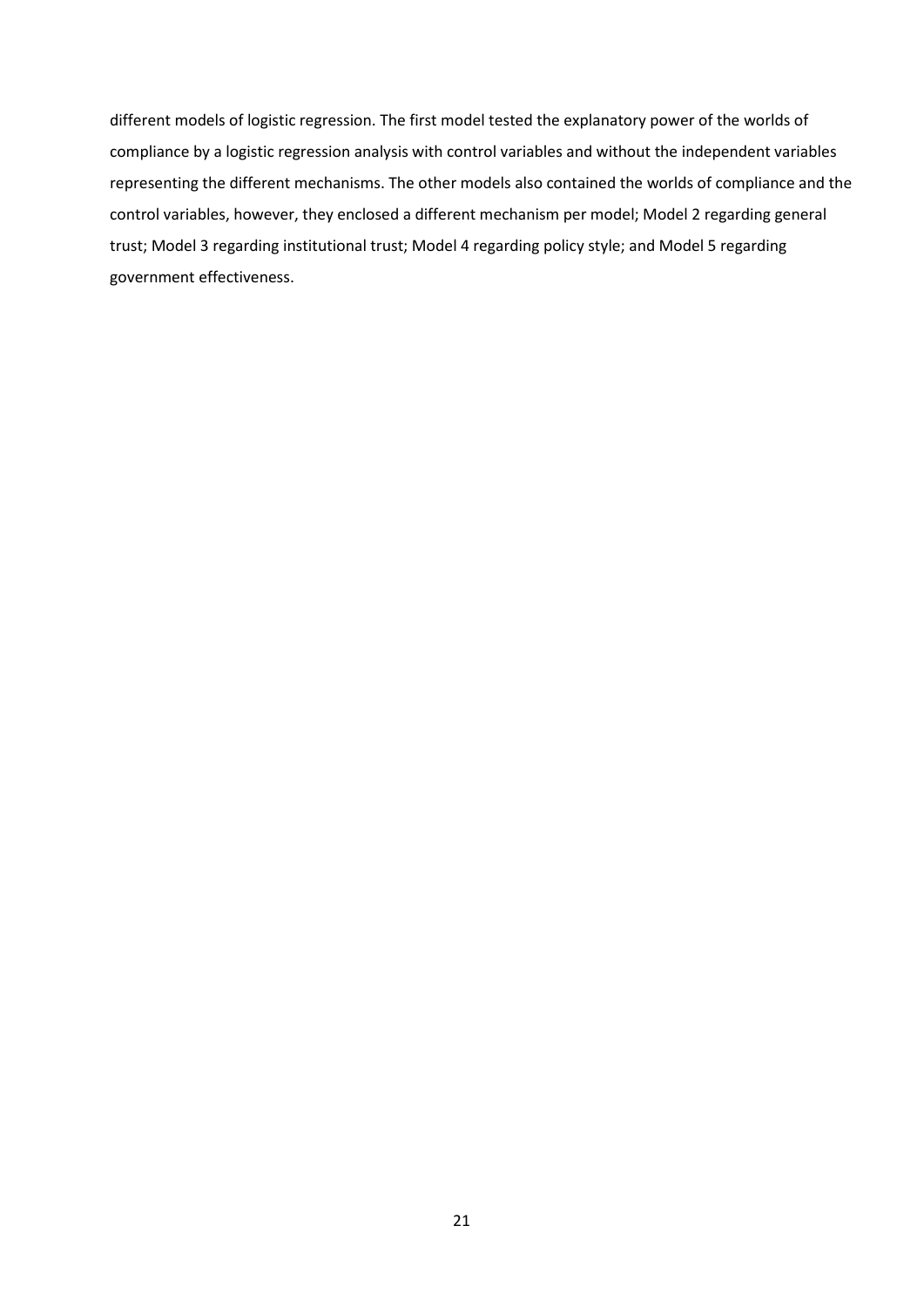# RESULTS

Before testing what mechanisms drive the effect of the worlds of compliance on timely transposition of EU Directives; Table 4 shows the correlations between the variables measuring these mechanisms. All variables are highly correlated<sup>1</sup>. Because of this, this study used different models to test the mechanisms separately. If all the variables were to be put into one model for analysis the results would not be clear, since there is a problem of collenearity and the variables influence each other and their effects on the differences in compliance between the worlds of compliance.

#### Table 4

|               | General      | Institutional | Consensual   | Government    |
|---------------|--------------|---------------|--------------|---------------|
|               | trust        | trust         | policy style | effectiveness |
| General       |              |               |              |               |
| trust         |              |               |              |               |
| Institutional | $0.863***$   |               |              |               |
| trust         |              |               |              |               |
| Consensual    | $0.786***$   | $0.733***$    |              |               |
| policy style  |              |               |              |               |
| Government    | $-0.866$ *** | $0.870***$    | $0.892***$   |               |
| effectiveness |              |               |              |               |

Correlation matrix on variables measuring mechanisms of compliance

\*\*\* Significant on level of 0.01

\*\* Significant on level of 0.05

\* Significant on level of 0.1

l

 $<sup>1</sup>$ A possible explanation for the high correlation between general trust and institutional trust is that</sup> high institutional trust allows people to trust people in general too, because they feel protected by the institutions in the way that institutions will sanction people who take advantage of them (Rothstein, 2005). The other correlations are less clear, but could be explained by the overall welfare of a country, which would lead to higher social trust, government effectiveness and a consensual policy style is more characteristic for countries with a high welfare.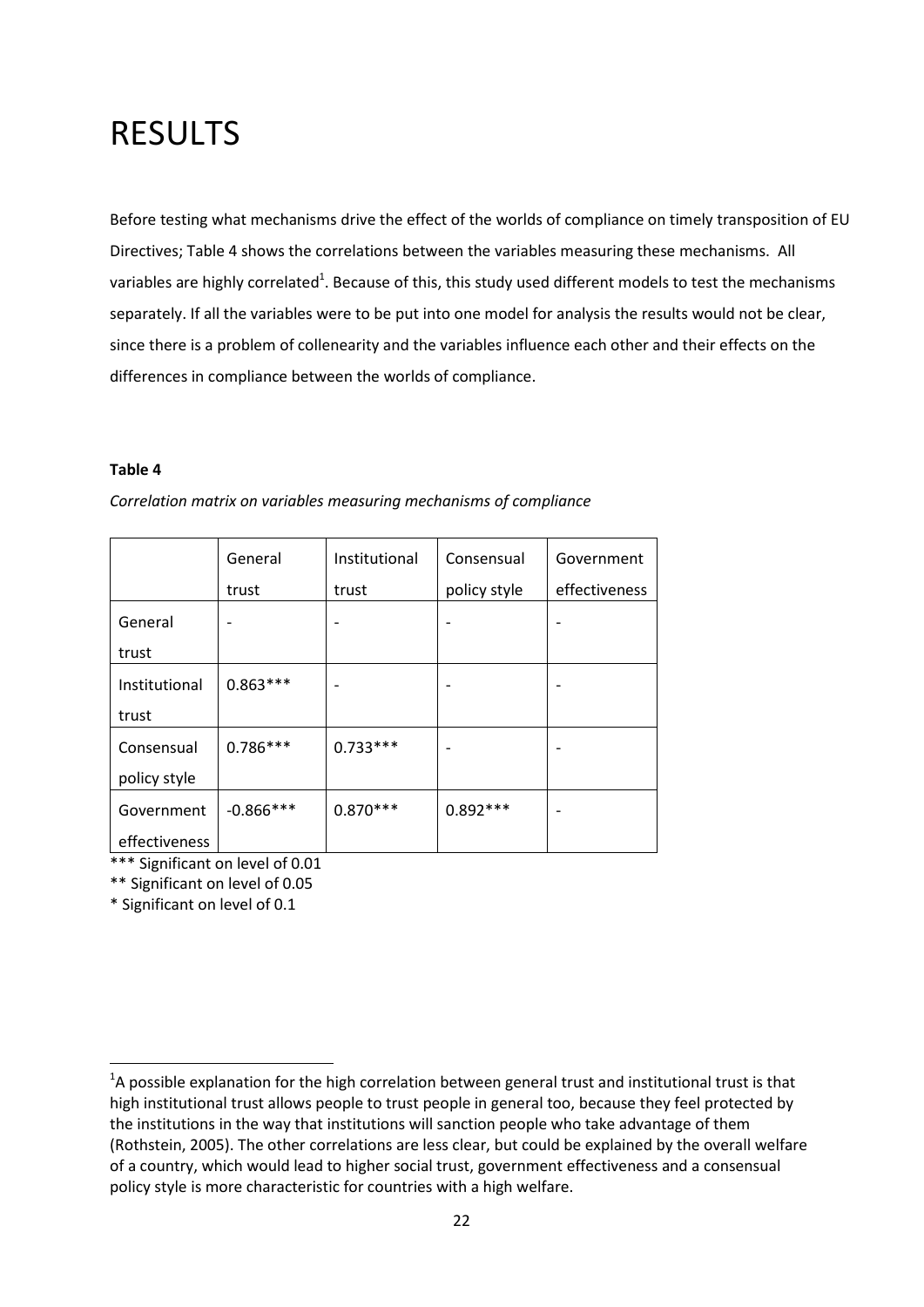The following figures show how the variables, which are assumed to have an effect on the way EU Directives are implemented, are distributed among the worlds of compliance.

Figure 2 indicates the highest level of general trust is represented in the world of law observance, followed by the world of domestic politics, which in turn is followed by the world of neglect. As for the world of dead letters, it shows to have a slightly higher level of general trust than the world of neglect, but lower than the world of domestic politics and the world of law observance.

#### Figure 2



Graph of the level of generalized trust in the worlds of compliance

The same is true for the distribution of the level of institutional trust in the worlds of compliance. Figure 3 exhibits a similar ranking of the worlds when it comes to institutional trust, namely: the world of law observance comes in first, having the highest level; the world of domestic politics comes in second and the world of neglect comes in last, indicating to have the lowest level of institutional trust. The world of dead letters shows to have the lowest level of institutional trust.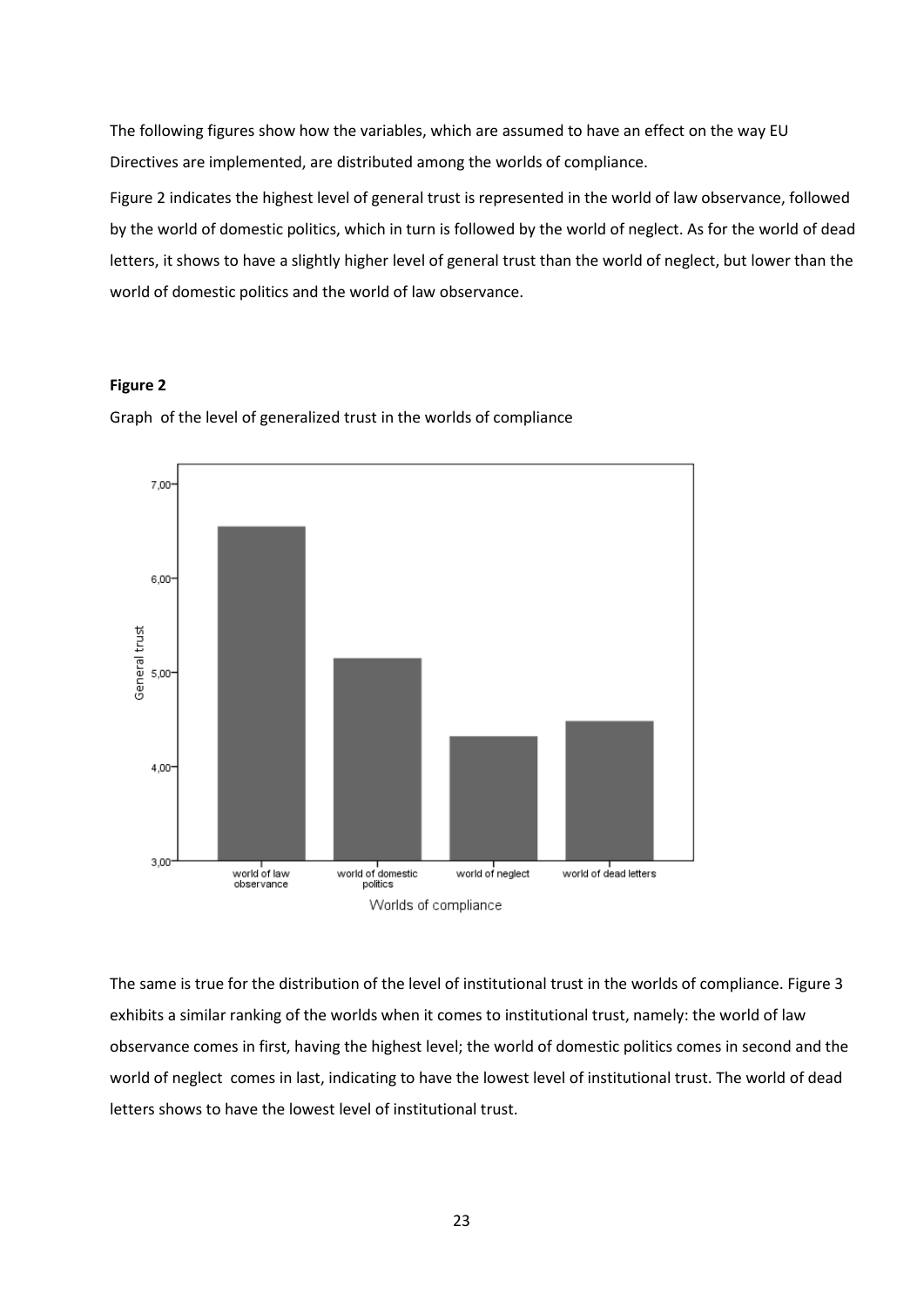#### Figure 3





On the other hand, Figure 4 demonstrates a different picture than was expected. There does not seem to be a difference in the level of consensually in the policy styles of the world of law observance and the world of domestic politics. The world of neglect does seem to have a less consensual policy style. It was expected that the world of law observance would have a more consensual policy style than the other worlds. Also, the world of dead letters seems to have a higher level of consensual policy style than the world of neglect, it is however lower than in the other worlds.

Looking at the level of government effectiveness, the ranking reoccurs: world of law observance, followed by the world of domestic politics and then the world of neglect. Although the differences are not as pronounced as for general and institutional trust, Figure 5 does indicate the same pattern. A pattern consistent with that of the chances of the worlds of compliance to implement EU Directives within the deadline. Furthermore, the world of dead letters has the lowest level of government effectiveness, which was also expected.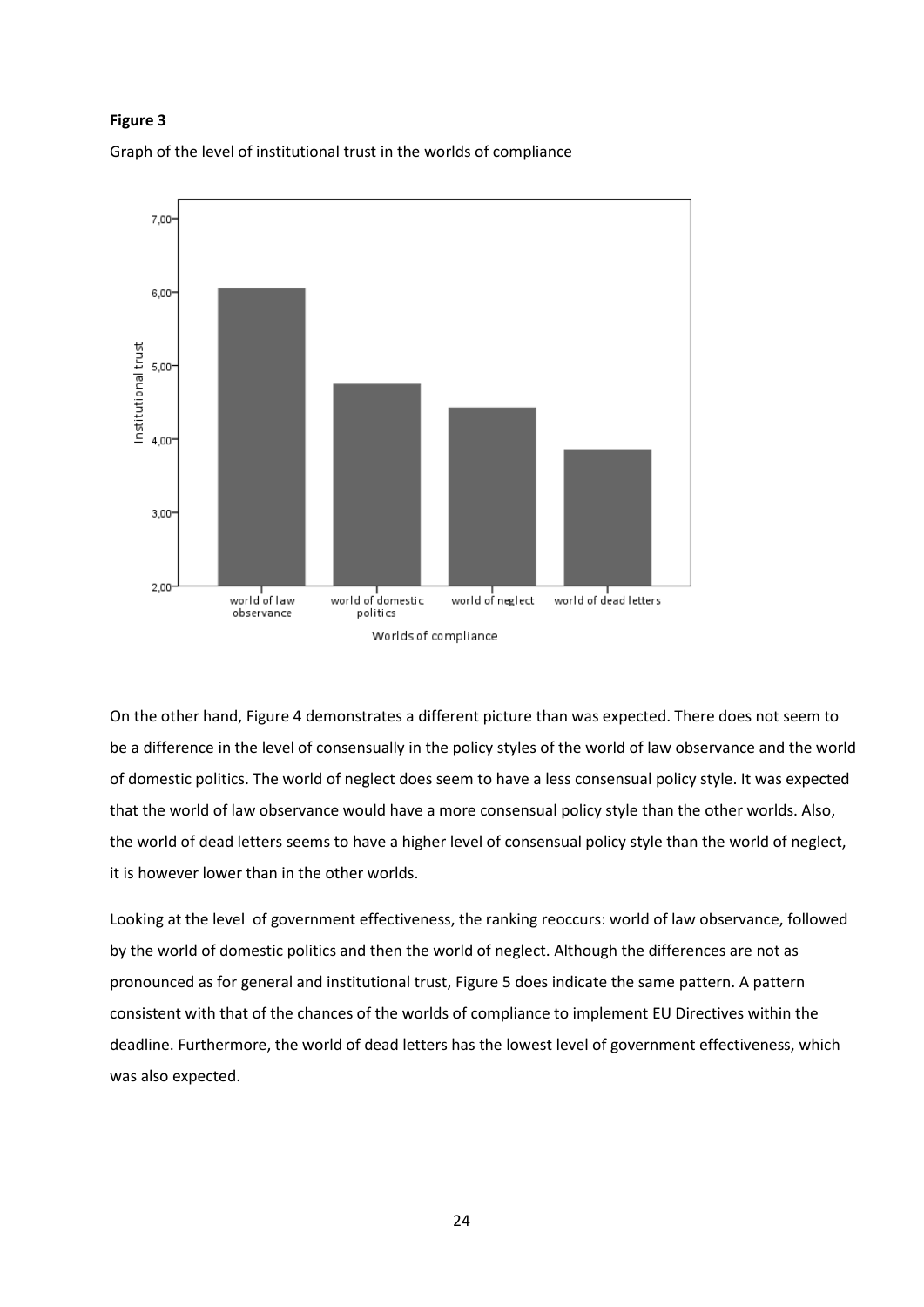#### Figure 4

Graph of the level of consensual policy style in the worlds of compliance



The figures demonstrate a reoccurring pattern of a high scoring world of law observance, followed by the world of domestic politics and lastly the world of neglect. Besides this there are also some interesting observations to be made about the world of dead letters. Although it is not taken into account in the following analysis, the figures do show that there are quite immense differences between the world of law observance and the world of dead letters. If these mechanisms turn out to be of significant importance, this suggests that it could also account for the differences between the world of law observance and the world of dead letters. Nevertheless, these are only descriptive measures. Only a deeper analysis can prove if there is indeed a significant effect of these variables on the chance of different worlds of compliance to implementing EU Directives in time.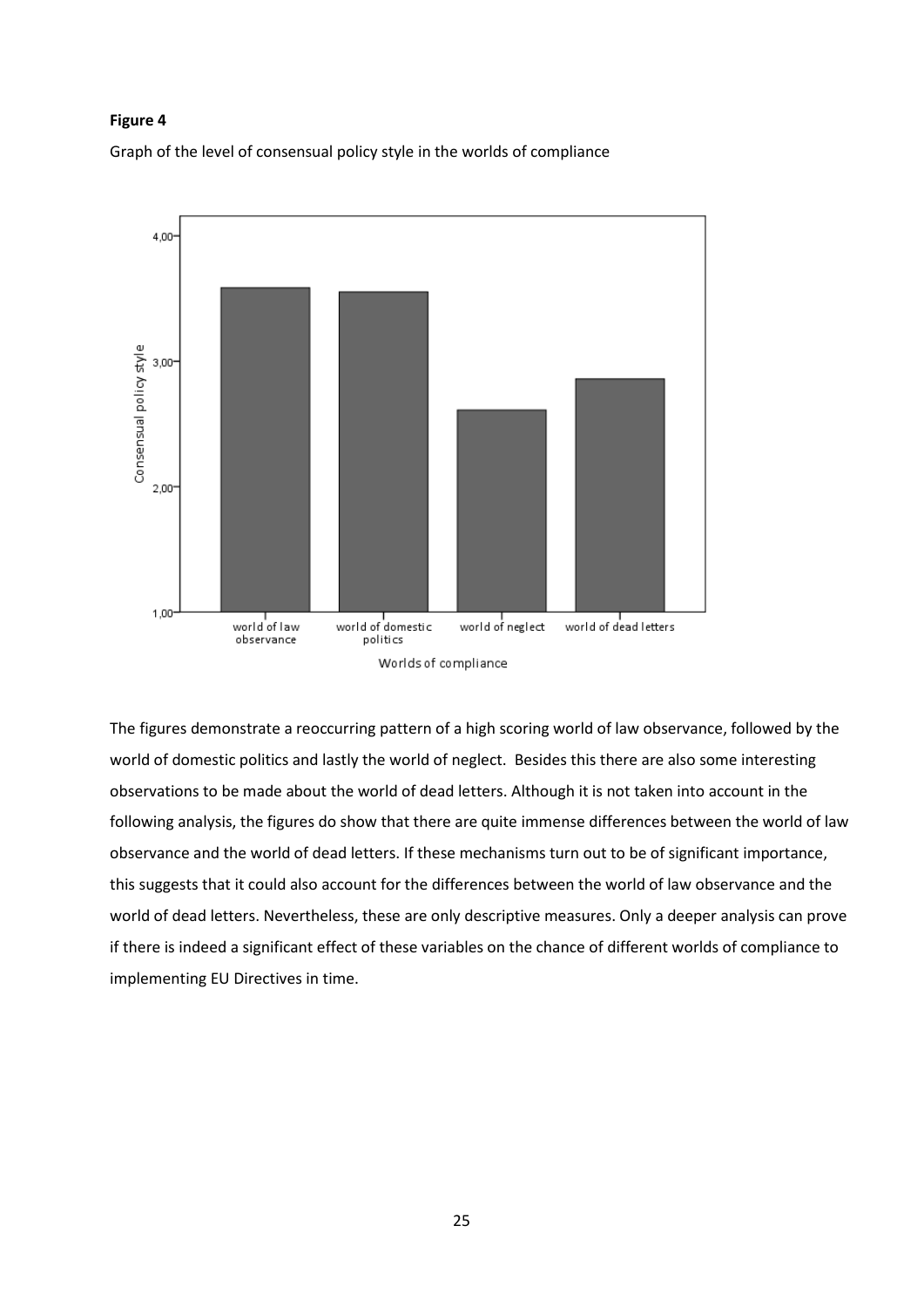Figure 5 Graph of the level of government effectiveness in the worlds of compliance



In order to answer the question what mechanisms cause differences in the way countries comply with EU Directives, the differences between the worlds of compliance have to be investigated. Table 5 indicates that there are significant differences to distinguish. In this analysis the world of domestic politics, the world of neglect and the world of dead letters are compared to the world of law observance, which is the reference category. The world of law observance demonstrates to have the highest chance of implementing EU Directives within the deadline. The world of domestic politics has less chance ( $p \le 0.05$ ) of compliance. The difference between the world of neglect and the world of law observance in their chance to implement in time is the greatest ( $p \le 0.01$ ); the world of neglect has the slimmest chance of complying with EU Directives. These results confirm the assumption that there are different worlds of compliance.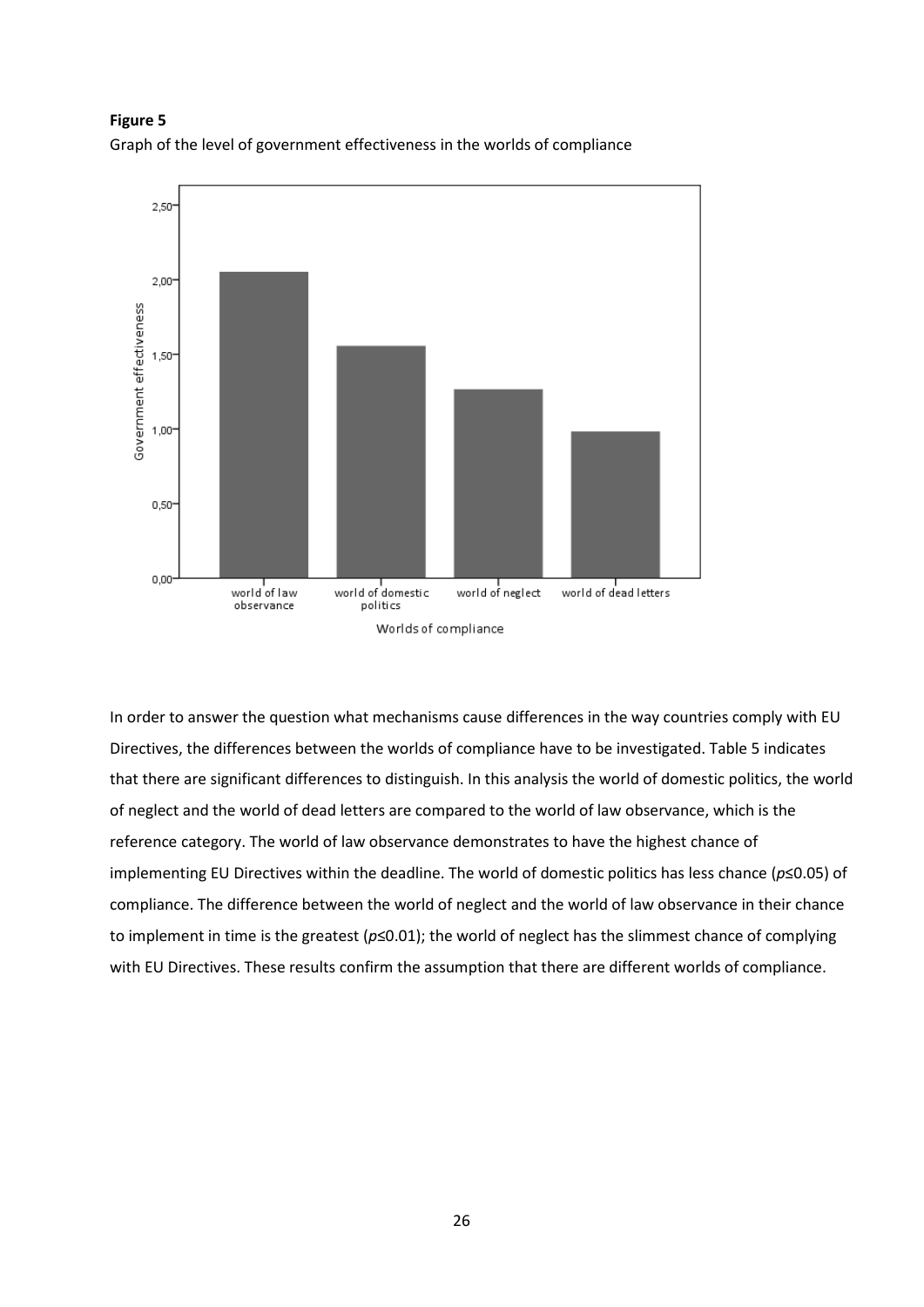#### Table 5

Logistic regression on the differences in chance of complying with EU directives within the deadline between the worlds of compliance

|                                                                                                      | Compliance<br>within<br>deadline               |
|------------------------------------------------------------------------------------------------------|------------------------------------------------|
| Intercept                                                                                            | 0.958                                          |
| World of domestic politics<br>World of neglect<br>World of dead letters                              | $-0.18**$<br>$-1.438***$<br>$-0,345*$          |
| Control variables<br>Intra EU dependency<br>Government pro/anti EU<br>Number of subjects<br>Amending | $4.229***$<br>$0.640***$<br>0.089<br>$-0.043*$ |

Reference category: World of law observance

\*\*\* Significant on level of 0.01

\*\* Significant on level of 0.05

\* Significant on level of 0.1

However, the fourth world of compliance, that of dead letters, does not demonstrate a highly significant difference (p≤0.1) relative to the world of law observance. This can be explained by the fact that the world of dead letters is characterized as a world that does comply with EU Directives in the sense that they adopt them on paper, but do not bring them into practice (Falkner et al, 2006). Because of this there was not a lot of difference expected between the world of law observance and the world of dead letters. The dependent variable in this study was whether an EU directive is officially transposed within the deadline. It does not measure, though, if these Directives are actually implemented and taken into practice. This is often not the case in the world of dead letters (Falkner et al, 2006). Since this study is not able to test the compliance of the world of dead letters, the focus of further analysis on the dependent variable will be on the original three worlds of compliance, namely: the world of law observance, the world of domestic politics and the world of neglect.

A discussion of the results of the logistic regression on the mechanisms that drive the effects of the three worlds of compliance that are the focus of this study will follow next.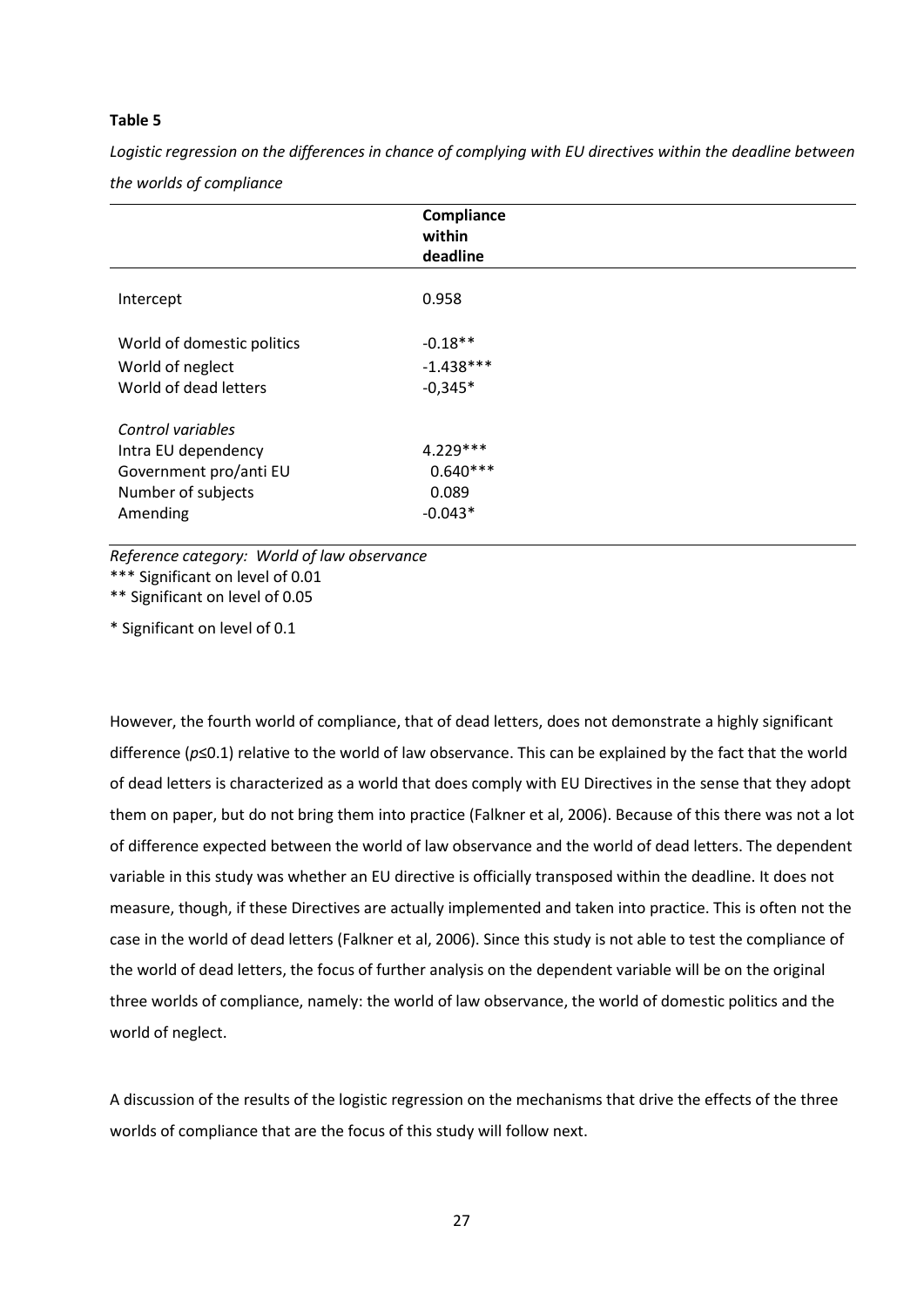Table 6 shows the results of the logistic regression on the timely compliance of the three worlds of compliance, when taken account for the mechanisms of general trust, institutional trust, policy style and government effectiveness. The first model contains only the worlds of compliance, controlled for variables regarding country characteristics and the Directive. Model 2 also takes the mechanism of general trust into account, while model 3 is accounting for institutional trust. Model 3 tests the mechanism of policy style. And the fourth model contains the mechanism of government effectiveness.

It can be stated that all mechanisms have a significant (all with  $p \le 0.01$ ) effect on the differences between the worlds of compliance regarding timely compliance. All mechanisms have a positive effect on transposition timeliness. This means that the hypotheses that stated that the higher the level of these variables (social trust, consensual policy style and administrative capacity), the better the compliance with EU Directives are supported by the results of this study.

Concentrating on the effects of the different mechanisms on the worlds of compliance the following observations can be made:

Firstly, Model 2 in Table 6 shows that general trust has a significant positive effect on timely compliance (p≤0.01). Hypothesis 1, which states that the higher the level of general trust in a country, the more likely the country is to comply with EU Directives, is supported. The results of this study also show that, when accounting for general trust, the world of domestic politics, instead of having a lower chance of compliance, now has a higher chance of complying with an EU Directive within the deadline than the world of law observance ( $p \le 0.05$ ). This means that general trust is a driving mechanism behind the effect that the worlds of compliance have on timely compliance. If it was not for the high level of general trust in the world of law observance, the world of domestic politics would have a higher chance of complying with EU Directives in time. However, it remains unclear what it is that causes the new difference that occurred between the world of domestic politics and the world of law observance.

General trust also plays a significant role in the world of neglect. The difference that existed between the world of law observance and the world of neglect disappears when controlling for the variable general trust (see Model 2 in Table 6). The difference that once was, is no longer significant. It can be concluded that the mechanism of general trust considerably accounts for the good compliance that is attributed to the world of law observance. This supports hypothesis 1b, general trust seems to explain the differences between the three worlds of compliance.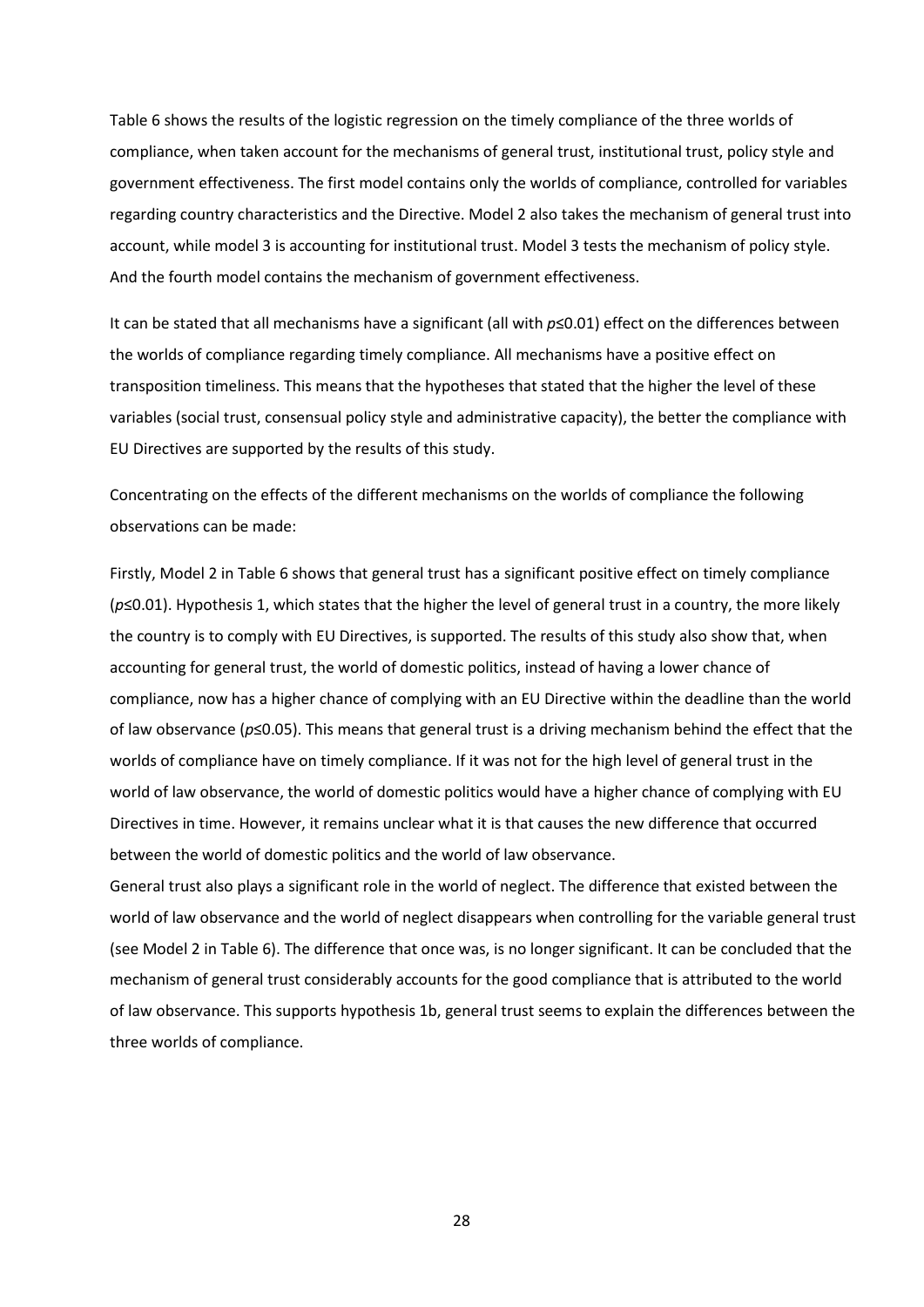#### Table 6

Logistic regression on the mechanisms driving the effect of the worlds of compliance on timely transposition

|                            | Model 1                  | <b>Model 2</b> | Model 3                  | Model 4           | <b>Model 5</b> |
|----------------------------|--------------------------|----------------|--------------------------|-------------------|----------------|
|                            |                          |                |                          |                   |                |
|                            |                          |                |                          |                   |                |
|                            |                          |                |                          |                   |                |
| Worlds of compliance       |                          |                |                          |                   |                |
| World of domestic politics | $-0.408**$               | $0.790**$      | $0.515*$                 | $-0.413**$        | $0.419*$       |
| World of neglect           | $-1.347***$              | 0.752          | 0.094                    | $-0.593**$        | $-0.133$       |
|                            |                          |                |                          |                   |                |
|                            |                          |                |                          |                   |                |
| <b>Mechanisms</b>          |                          |                |                          |                   |                |
| General trust              |                          | $0.862***$     |                          |                   |                |
| Institutional trust        |                          |                | $0.718***$               | $\qquad \qquad -$ |                |
| Policy style               | $\overline{\phantom{a}}$ |                | $\overline{\phantom{a}}$ | $0.801***$        |                |
| Government effectiveness   | $\overline{\phantom{a}}$ |                |                          |                   | $1.592***$     |
|                            |                          |                |                          |                   |                |
| Control variables          |                          |                |                          |                   |                |
| Intra EU dependency        | $-0.309$                 | 0.029          | $-0.317$                 | 0.292             | $-1.031$       |
| Government pro/anti EU     | $-0.243$                 | $-0.209$       | $-0.144$                 | $-0.462$          | 0.130          |
|                            |                          |                |                          |                   |                |
| Number of subjects         | 0.097                    | 0.099          | 0.100                    | 0.099             | 0.105          |
| Amending                   | $-0.177$                 | $-0.180$       | $-0.178$                 | $-0.181$          | $-0.180$       |
|                            |                          |                |                          |                   |                |

\*\*\* Significant on level of 0.01

\*\* Significant on level of 0.05

\* Significant on level of 0.1

Secondly, hypothesis 2 is also supported by the results. Focusing on Model 3 of the logistic regression the data indicate that the higher the institutional trust, the more likely a country is to comply with EU Directives. The positive effect of institutional trust on timely compliance is significant (p≤0.01). Besides this, the results demonstrate an effect of institutional trust on the differences between the world of law observance and the world of domestic politics; when accounting for institutional trust the world of law observance does no longer have a higher chance on timely compliance than the world of domestic politics. However the results are not as significant as in the case for general trust ( $p \le 0.1$ ). As for the results of Model 2, the fact that the world of domestic politics suddenly has a better compliance than the world of law observance in Model 3 is surprising.

Furthermore, Model 3 also shows that the difference between the world of law observance and the world of neglect has also become non-significant. The conclusion is that institutional trust is also a driving mechanism behind the differences in compliance in the three worlds of compliance. It seems that the good compliance of the world of law observance can be partly explained by institutional trust.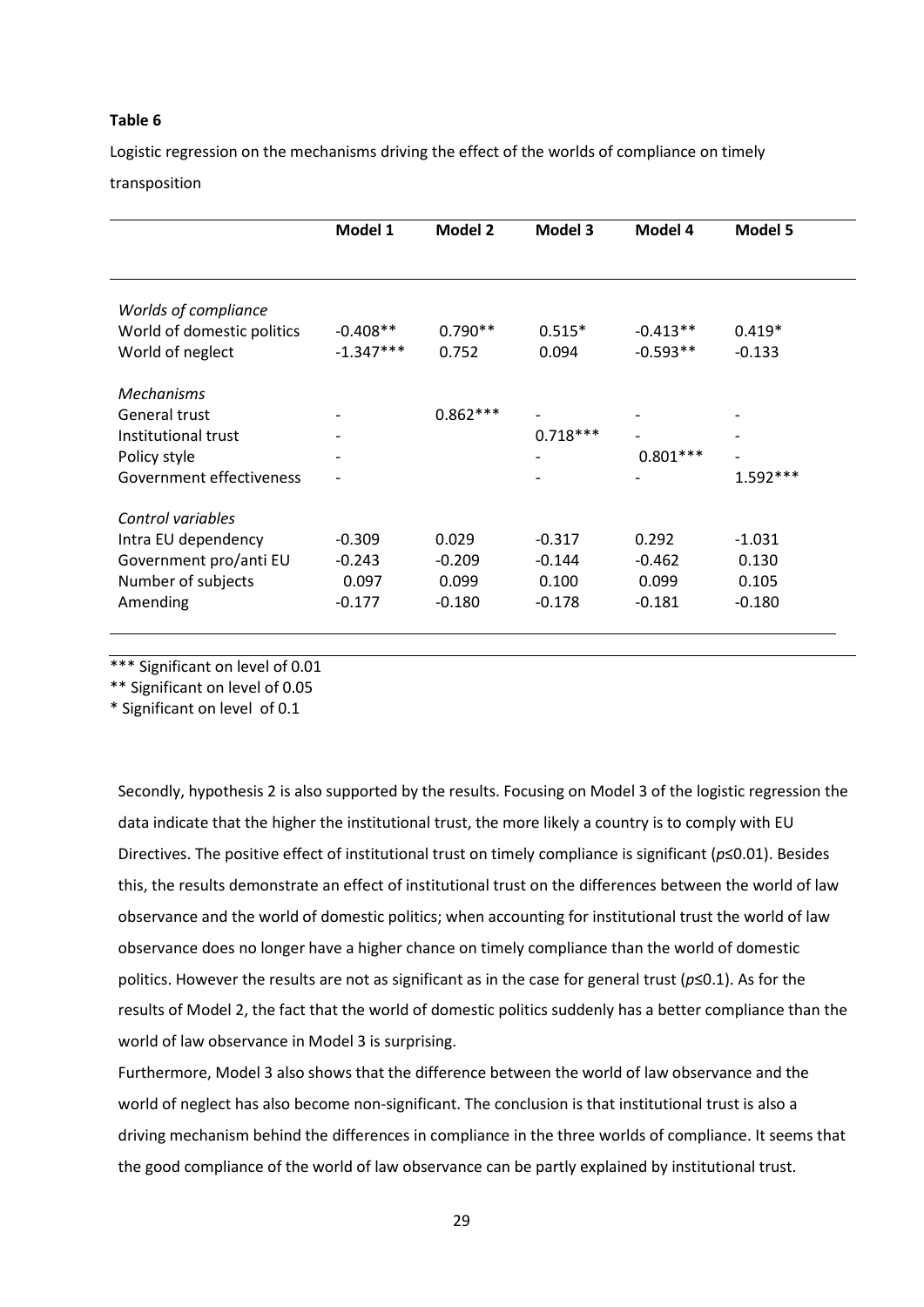Hypothesis 2b is supported by the results, the differences between the worlds of compliance can be partly explained by the mechanism of institutional trust is confirmed by the results.

Thirdly, Model 4 demonstrates that policy style has a significant positive effect on timely compliance (p≤0.01). This supports hypotheses 3-4; a consensual policy style has a positive effect on the chance of compliance with EU Directives within the deadline. However, as demonstrated in Model 4 as well, the differences between the three worlds of compliance remain existent, when accounting for policy style. The differences remain significant (p≤0.05). Directed from this, hypotheses 3-4b is not supported; consensual policy style does not seem to be a driving mechanism behind differences in compliance with EU Directives.

Lastly, focusing on Model 5, the data show that government effectiveness has a positive effect on the chance of timely compliance as well. This supports hypothesis 5; the higher the government effectiveness in a country, the more likely the country is to comply with EU Directives. Another conclusion that can be drawn from Model 5, which accounts for government effectiveness, is that he world of domestic politics has a higher chance of complying with EU Directives within the deadline than the world of law observance. While the world of law observance normally complies better than the world of domestic politics, if the government effectiveness was not as high as it is in the world of law observance, the world of domestic politics would do better. However, it is not clear why this would be the case.

Model 5 also demonstrates that the difference between the world of law observance loses significance, when accounting for government effectiveness. In other words: the differences between the world of law observance and the world of neglect are for a large part due to the higher level of government effectiveness in the world of law observance. This supports hypothesis 5b; government effectiveness seems to be a driving mechanism behind the effects of the worlds of compliance on compliance.

What can be concluded out of these results is that the mechanisms of general trust, institutional trust and government effectiveness are driving mechanisms behind the differences in the three worlds of compliance in their chance on complying with EU Directives within the deadline. If it was not for these mechanisms the world of domestic politics would have significantly higher chances of timely compliance than the world of law observance. Compliance would be the same for the world of law observance and the world of neglect, if the world of law observance did not have a higher level of social trust and government effectiveness. The mechanism of consensual policy style does have a significant effect on timely compliance, but could not explain the differences between the three worlds of compliance.

The analysis included control variables regarding both country characteristics and the Directives. The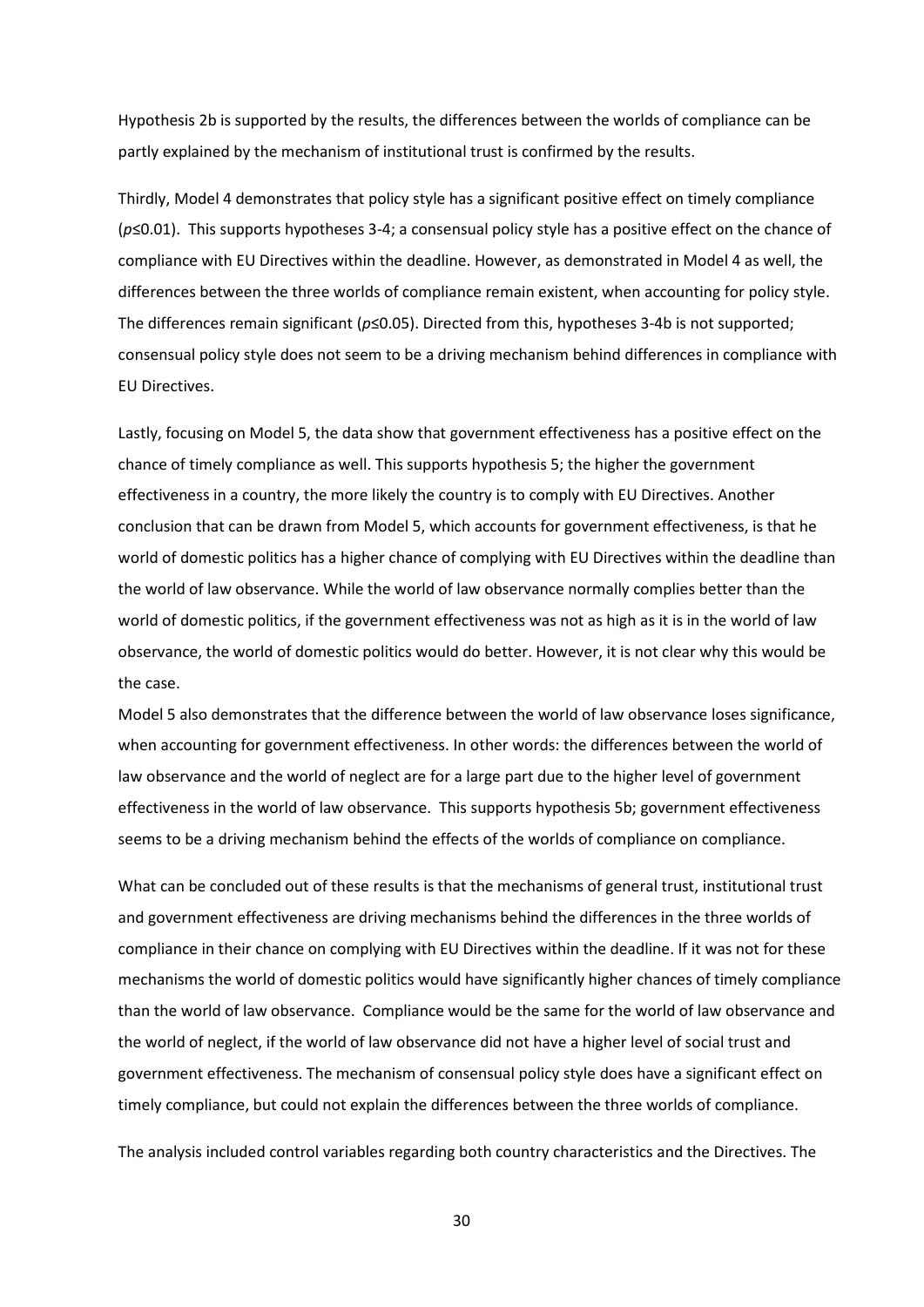dependency of a country on the European Union or its attitude towards it is accounted for in all models. Also the complexity of a Directive (the number of subjects) or whether or not a Directive needs amending old policies or designing new polices, are regarded in this research. These variables do not seem to have a significant on timely compliance. However, because these variables are controlled for, it can be stated that country characteristics such as their dependency and attitude regarding the European Union and characteristics of Directives such as the complexity and the sort of amending needed, do not change the fact that social trust, policy style and administrative capacity have a significant positive effect on compliance. Likewise, these factors do not change the fact that social trust and administrative capacity are at least partly accountable for the differences between the worlds of compliance.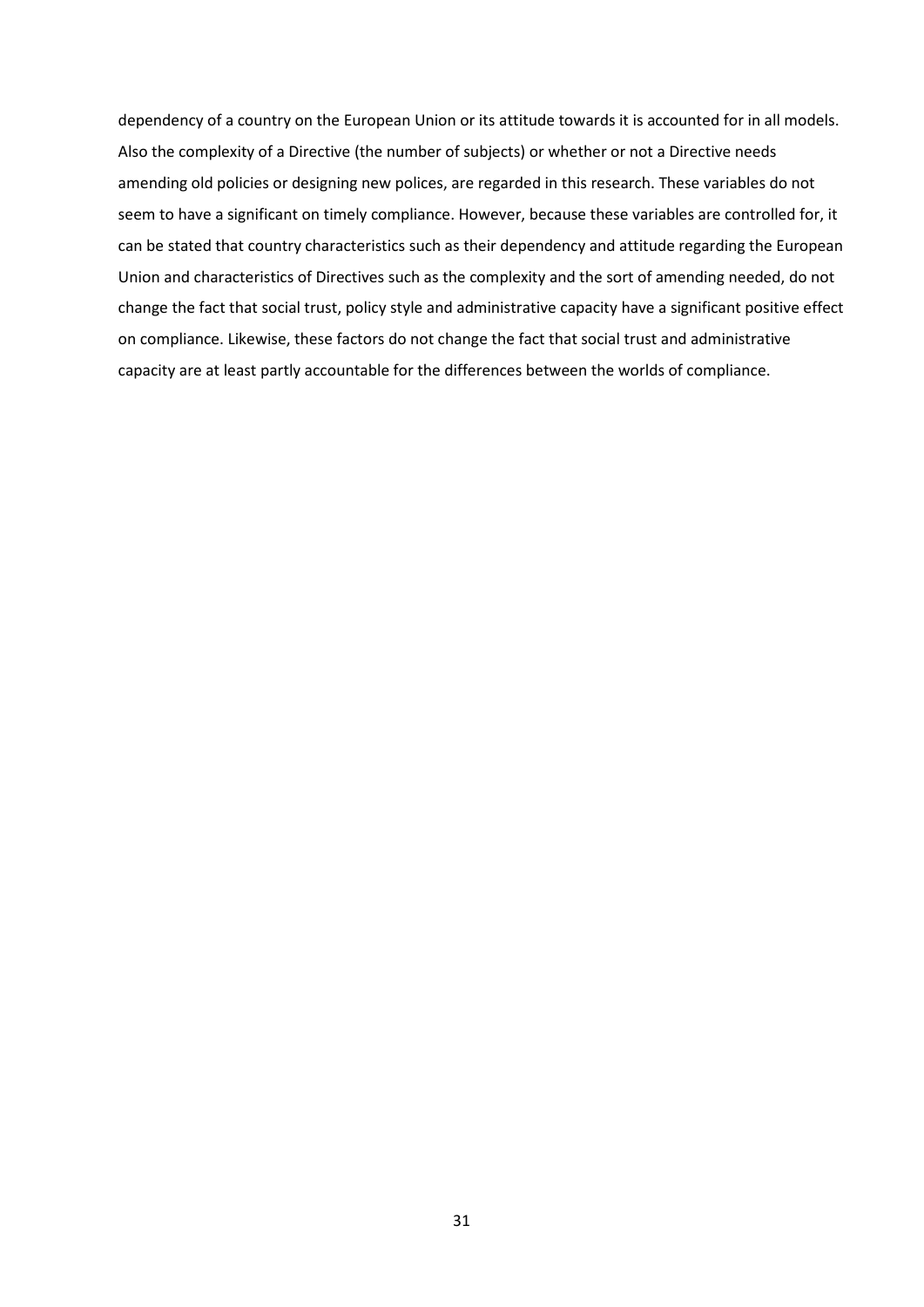# CONCLUSION & DISCUSSION

#### Conclusion

This study was set up to determine the mechanisms that drive the effect of the different worlds on compliance, in order to explain why some member states seem to comply with EU Directives better than others. Compliance in this study was defined as transposition of EU Directives in the national context within the stated deadline.

The aim of this study was to complement Falkner's' et al (2005) research on the worlds of compliance. Falkner's' et al (2005) typology was meant to create some order in the chaos of differences of compliance between member states. The typology categorizes the EU member states into a world of law observance, a world of domestic politics, a world of neglect and a world of dead letters. According to Falkner et al (2005, 2008), the difference between these worlds are the underlying mechanisms that make them either comply or not comply. However, the risk of typologies is that they can become ends in themselves, instead of means to an end (Bailey, 1994). Typologies are not explanatory; they are used to categorize different variables. But this categorization is a creation, it is not self-evident. Therefore typologies have to be proven to be accurate categories. In order to do that, typologies have to be very clear about the underlying mechanisms that cause the categories to be the way they are and what causal effect they have on the dependent variable. Categorizing countries into different worlds does not explain in itself why these countries either comply or do not comply with EU Directives. Mechanisms that cause these differences are not clearly identified by Falkner et al (2005).This study tried to put the mechanisms to the test and complement the theory behind the typology that is meant to explain compliance patterns in the European Union.

This study used a quantitative research design in order to test the mechanisms that cause noncompliance in the different worlds of compliance. The dataset used contained 2610 cases and 97 EU Directives that cover different policy areas in all 27 member states, instead of the six EU Directives in 15 member states in Falkner's' et al (2005) study. This extensive dataset provided the possibility of using quantitative measures to test the causal relationship of the mechanisms, the worlds of compliance and their effect on compliance with EU Directives with a multivariate logistic regression. This enhances the reliability and generalizability of the research.

It was hypothesized that social trust, both general and institutional trust would be existent in higher levels in the world of law observance than in the other worlds; therefore it would explain the differences between the worlds of compliance. Social trust is the mechanism that could account for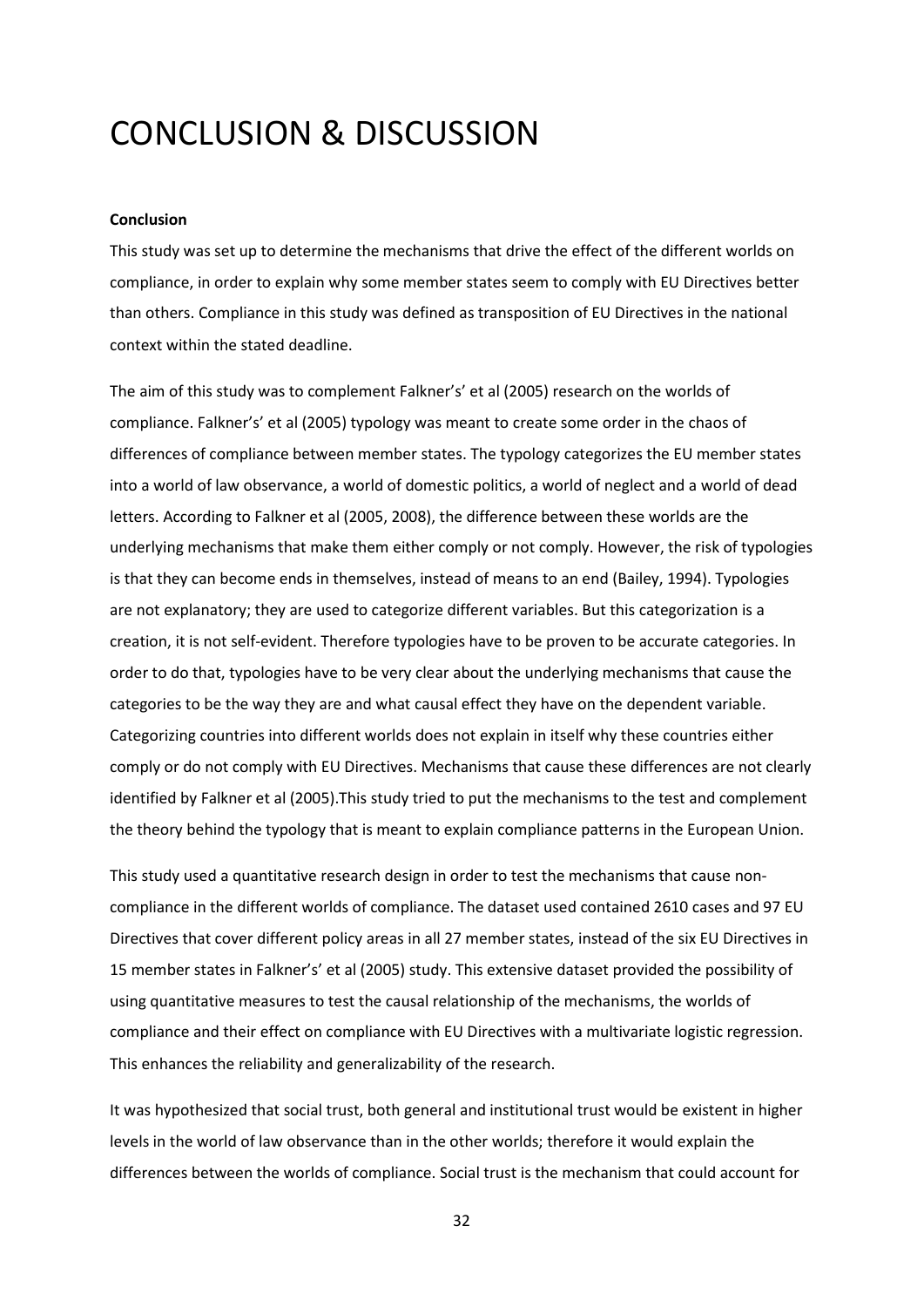the good compliance that is characteristic for the world of law observance, according to Falkner et al (2005).

Another hypothesis was that the world of law observance would have a more consensual policy style than the world of domestic politics and that the world of neglect and the world of dead letters would have the least consensual policy style of the worlds. The assumption was that the more consensual the policy style, the better the compliance would be; differences between the worlds of compliance would then be explained by the policy style current in the member states.

The final hypothesis in this study was that governmental effectiveness, or administrative capacity, could explain the differences between the worlds of compliance. It is believed that the lack of administrative capacity in the world of neglect was the reason for a high level of non-compliance, while the world of law observance and the world of domestic politics have a high level of government effectiveness and administrative capacity and therefore a better level of compliance (Falkner et al, 2005).

Both hypotheses on general trust and institutional trust as on the governmental effectiveness where supported. The study did not find support for the hypothesis that policy style could explain the differences in compliance with EU Directives between the worlds of compliance. However, like general trust, institutional trust and government effectiveness, policy style did have a significant positive effect on timely compliance.

General trust, institutional trust and governmental effectiveness were all mechanisms that accounted for the differences between the worlds of compliance. When accounted for these variables, the world of domestic politics had a significant higher chance of compliance than the world of law observance, while the world of law observance had a better chance of compliance before. Correspondingly, the differences between the world of law observance and the world of neglect were no longer significant, when taken into account general trust, institutional trust and governmental effectiveness.

These findings indicate that the mechanisms of social trust and administrative capacity have explained a great deal of the differences between the world of law observance and the world of domestic politics. General trust, in particular, is responsible for the differences in compliance in these two worlds, since their effect on compliance changed significantly. The significance of the difference between the world of law observance and the world of domestic politics was lower for institutional trust and government effectiveness. Still, it turns out that if the world of law observance did not have higher levels of social trust and administrative capacity than the world of domestic politics, the world of domestic politics would have a higher chance of compliance. For the difference between the world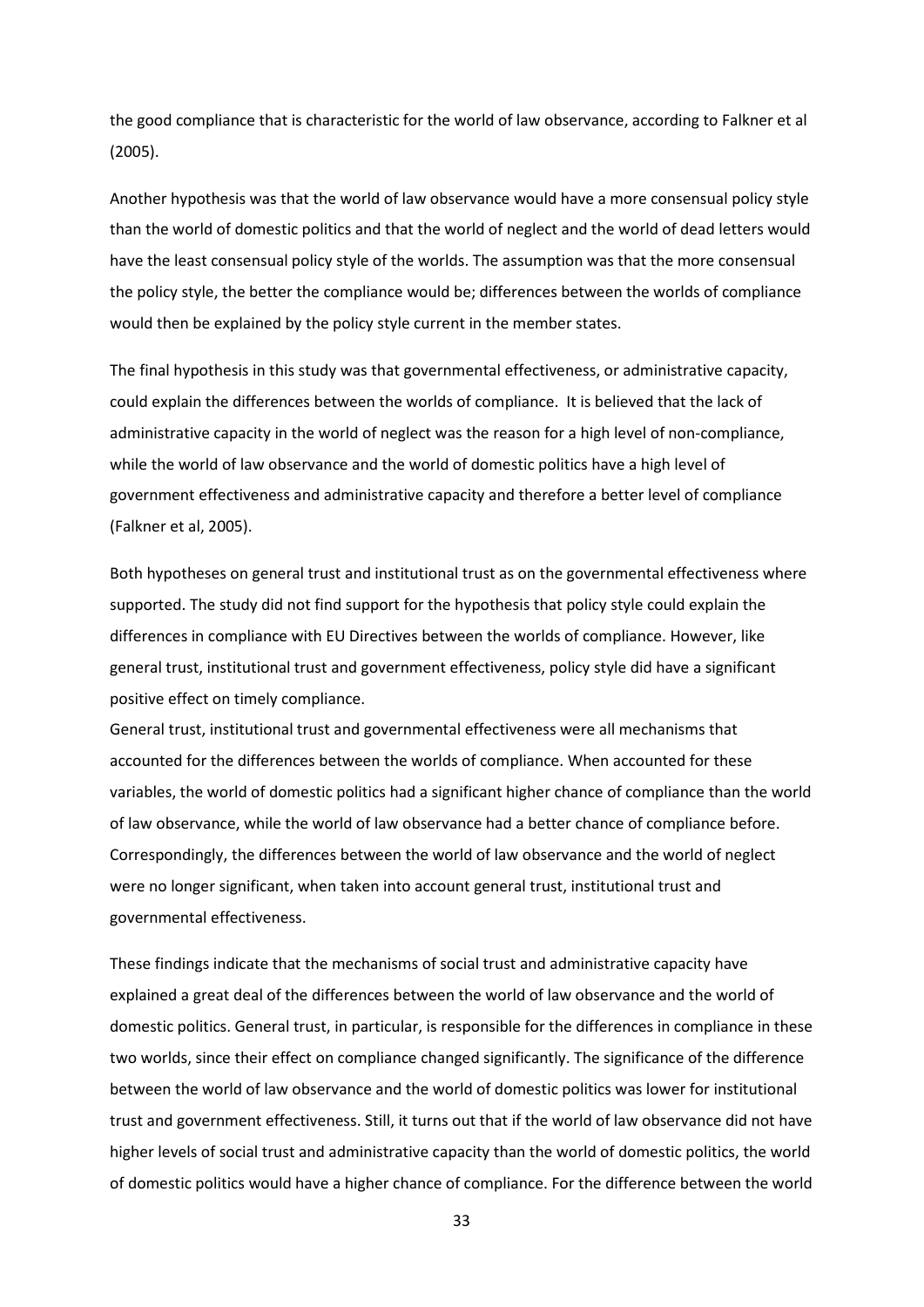of law observance and the world of neglect counts that if there was no difference in social trust and administrative capacity, there would be no difference in compliance between these worlds.

This means that administrative capacity and social trust, with a special focus on general trust, are important and significant mechanisms that drive the differences in compliance between the worlds of compliance. Moreover, it seems that there is another mechanism at work in the world of domestic politics. When regarding social trust and administrative capacity, the world of domestic politics seems to have a better chance of compliance than the other worlds. A possible explanation for this, which was not accounted for in this study, is that the Directives were more according to the preferences of the world of domestic politics than to the world of law observance. Some of the countries that belong to the world of domestic politics, like Germany, have a lot of political power in the European Union, which could lead to Directives that are more in line with their own existing policies, laws and political preferences. However, this is just a tentative explanation, since this factor was not part of the study.

#### **Discussion**

This study can contribute both empirically and theoretically to the research field of patterns of compliance with EU Directives by member states. Empirical contributions of this research are that the results demonstrated that both general trust and institutional trust are significant mechanisms that could drive the effects of the worlds of compliance on their timely compliance. General trust, in particular; that is; the trust individuals of the general public have in other individuals, seems to play an important role in the chances on good compliance. According to Falkner et al (2005) the good compliance culture in the world of law observance was the mechanism that caused good compliance with EU Directives. A theoretical contribution of this research was that it tried to discover the initial cause of this 'good compliance culture'. Social trust, and general trust in particular, can be the missing link that explains how a good compliance culture, like they have in the world of law observance, can occur and lead to better compliance within international institutions like the EU. This study demonstrates the importance of social trust. The result showed that, even in the world of neglect where Falkner et al (2005) stated that administrative capacity was the most important driving mechanism of compliance, social trust was at least as important in explaining non-compliance. The results also confirmed the importance of administrative capacity in the chance of compliance within the deadline. Administrative capacity did not only explain the differences between the world of law observance and the world of neglect, like Falkner et al (2005) stated, it attributes to the differences between the world of law observance and the world of domestic politics as well. This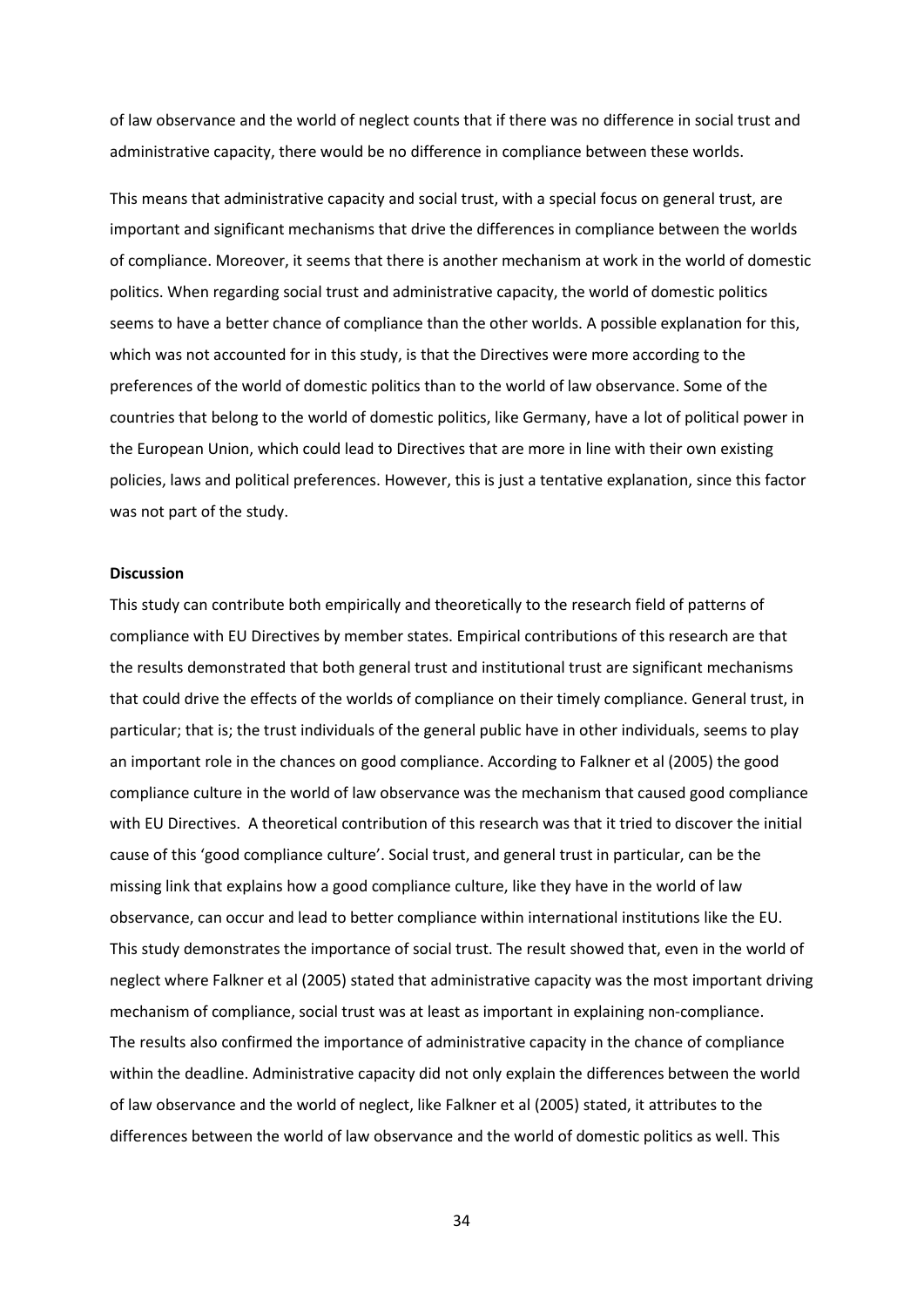finding also gives more theoretical insight in the mechanisms of non-compliance. Apparently these mechanisms are at work in all worlds of compliance.

Nevertheless, there were some limitations to this research. First of all, the data was not complete for every member state and every variable measuring the mechanisms. The fact that the data on some of the independent variables, namely general trust, institutional trust and policy style did not cover all of the member states could have influenced the effects. Another limitation is that the dependent variable used in this study is based only on transposition of EU Directives. Other forms of noncompliance, like incorrect and incomplete incorporation into national legislation or the failure of practically applying and enforcing the EU Directive cannot be accounted for in this research study. This is an important limitation that made it impossible to really look into how the different mechanisms of non-compliance work in the fourth world, the world of dead letters. This world could not be taken into the analysis, because on paper timely transposition is relatively good, however non-compliance usually occurs in the form of lack of enforcement in practice (Falkner, 2005).

In order to explore the mechanisms of non-compliance further more research has to be done. A research design has to be developed that can test the mechanisms and all the four worlds of compliance. To do so future research has to take into account different forms of compliance; so that the mechanisms can be tested more accurately and in further extent. For example, non-compliance can only be detected in the world of dead letter when looking at non-compliance in the form of nonenforcement. Different patterns might occur when focusing on different kinds of compliance. The problem with this kind of research is of course that it is very hard to retrieve quantifiable data on compliance in the form of implementation and enforcement. Data on this type of compliance has to come from qualitative research that investigates what happens to the implementation of policies in order to meet the end goals of the EU Directives in practice.

Moreover, special attention needs to be given to the role of social trust in compliance. This study has shown the significant effect of social trust, general trust in particular, on how different worlds of compliance comply with EU Directives. Following research is to be done on how social trust influences compliance. This research has raised questions on the importance of individual attitudes, trust in other people, and how this links to a collective culture of good compliance and in turn influences the effectiveness of international institutions like the European Union.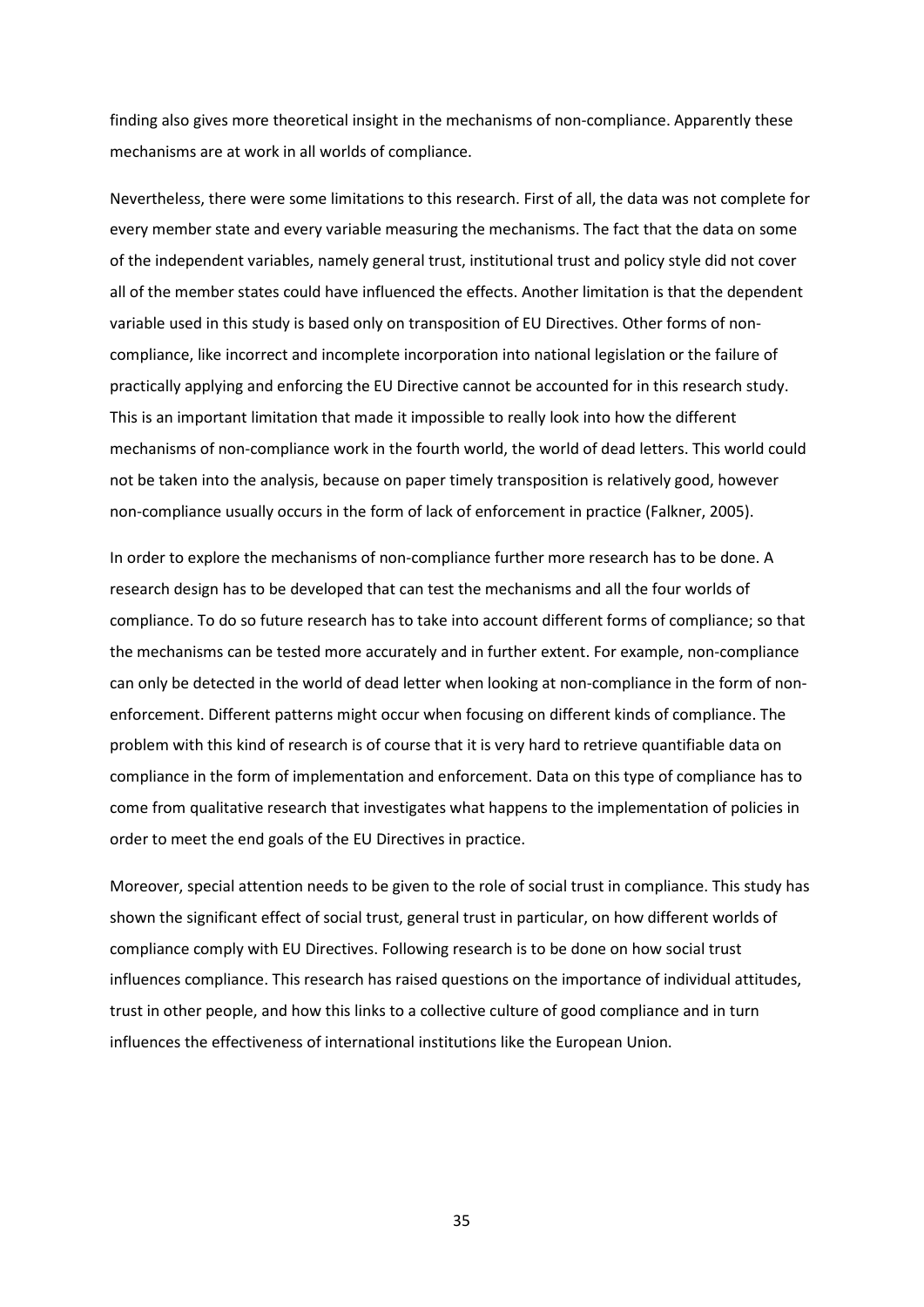# LITERATURE

Axelrod, R. (1984) The Evolution of Co-operation. London: Penguin.

Bailey, K. D. (1994) Typologies and Taxonomies: An Introduction to Classification Techniques. London: Sage Publications.

Berglund, S. (2005) Taking Institutions Seriously: A Sociological-Institutionalist Approach to Explaining Transposition Delays of European Food Safety and Utilities Directives. Utrecht: Utrecht University.

Berglund, S. (2009) Putting Politics into Perspective: A Study of the Implementation of EU Public Utilities Directives. Delft: Eburon Academic Publishers.

Börzel, T. A. (2000) Why There Is No 'Southern Problem': On Environmental Leaders and Laggards in the European Union', Journal of European Policy. Vol. 7, No. 1, pp. 142-62.

Börzel, Tanja A. (2001) Non-Compliance in the European Union. Pathology or Statistical Artefact? Journal of European Public Policy. Vol. 8, No. 5, pp. 803-824.

Börzel, T. A., T. Hofmann and C. Sprungk (2004) Why do states not obey the law? Non-compliance in the European Union, Paper presented at the workshop 'Transposition and Compliance in the European Union', June 11-13, Leiden, the Netherlands.

Christensen, T., Laegreid, P. and Wise, L. R. (2002), Transforming Administrative Policy. Public Administration, Vol. 80, pp. 153–178.

Chayes, A., and Handler Chayes, A. (1993) On compliance. International Organization. Vol. 47, pp. 175-205.

European Commission (2010a) European Union  $-A$  Success Story. Key Facts and Figures about Europe and the Europeans. www.europa.eu.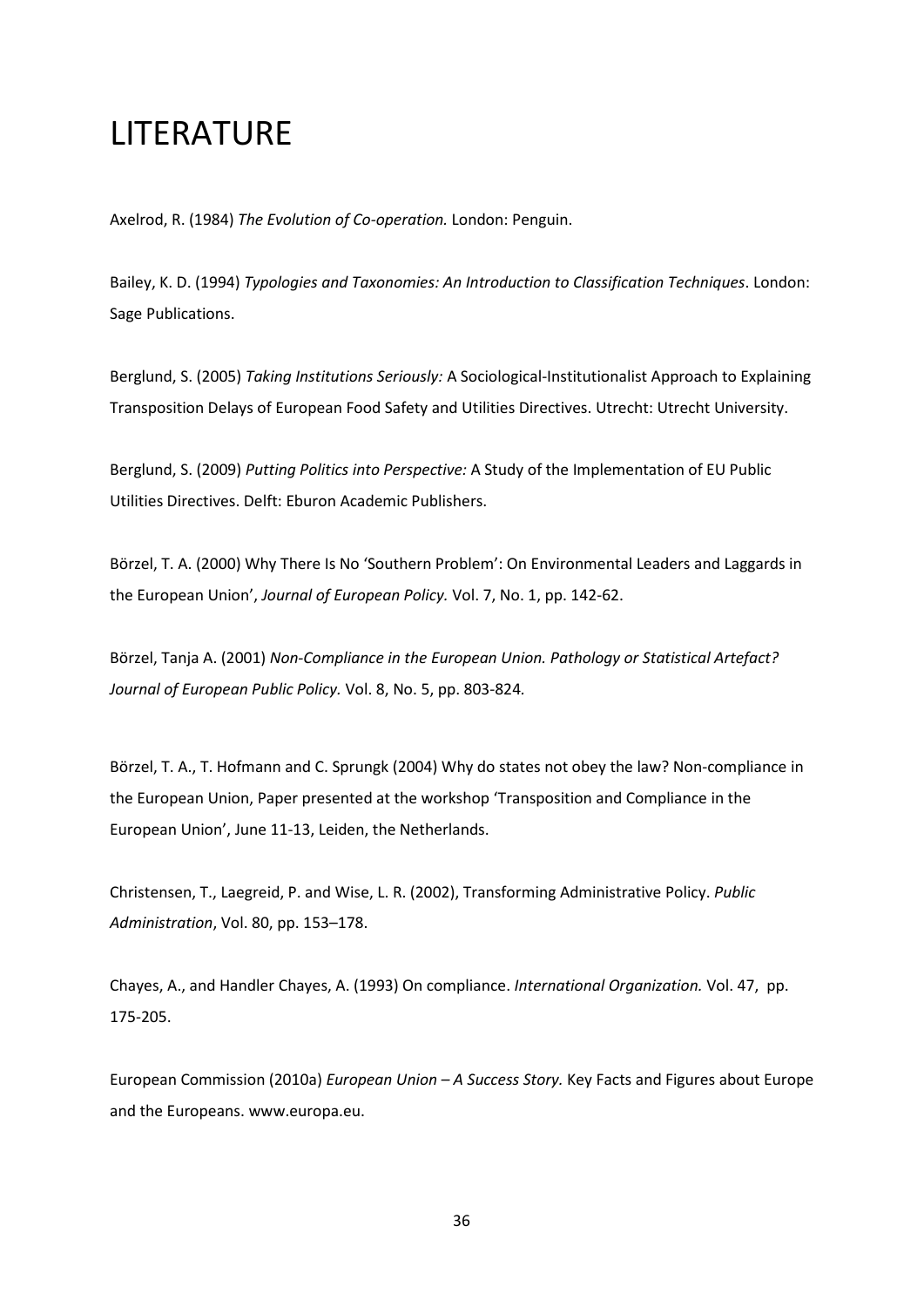European Commission (2010b) What are EU Directives. European Commission, Application of Law. ec.europa.eu.

Falkner, G., Treib, O., Hartlapp, M. And Leiber, S. (2005) Complying with Europe, EU Harmonisation and Soft Law in the Member States. Cambridge University Press, Cambridge.

Falkner, G., Treib, O., Hartlapp, M. And Leiber, S. (2007) In search of the worlds of compliance: a brief reply. Journal of European Public Policy. Vol. 14, No. 5, pp. 994-998.

Falkner, G., and Treib, O. (2008) Three Worlds of Compliance or Four? The EU-15 Compared to New Member States. Journal of Common Market Studies. Vol. 46, No. 2, pp. 293 -313.

Goodin, R.E. The Logic of Bureaucratic Back Scratching. Public Choice. Vol. 21, Nr. 1, 53-67.

Héritier, A., Knill, C. and Mingers, S. (1996) Ringing the changes in Europe: Regulatory Competition and Redefinition of the Sate. Berlin: de Gruyter.

Institutional Profiles Database (2009) Presentation of the Institutional Profiles Database 2009. DGTPE: 25 pp.

Lipsky, M. (1980) Street-Level Bureaucracy: Dilemmas of the Individual in Public Services. Russell Sage Foundation.

Olsen, J. 1972. 'Voting, "Sounding out" and the Governance of Modern Organizations', Acta Sociologica Vol. 15, No. 3, pp. 267-282.

Olson, M. (1965) The Logic of Collective Action: Public Goods and the Theory of Groups. Cambridge, Mass.: Harvard University Press.

March, J.G., Olsen, J.P. (1989) Rediscovering Institutions. The Organizational Basis of Politics. New York: Free Press.

Pierson, P. (2000) Increasing Returns, Path Dependence, and the Study of Politics, American Political Science Review. Vol. 94, No. 2, pp. 251-67.